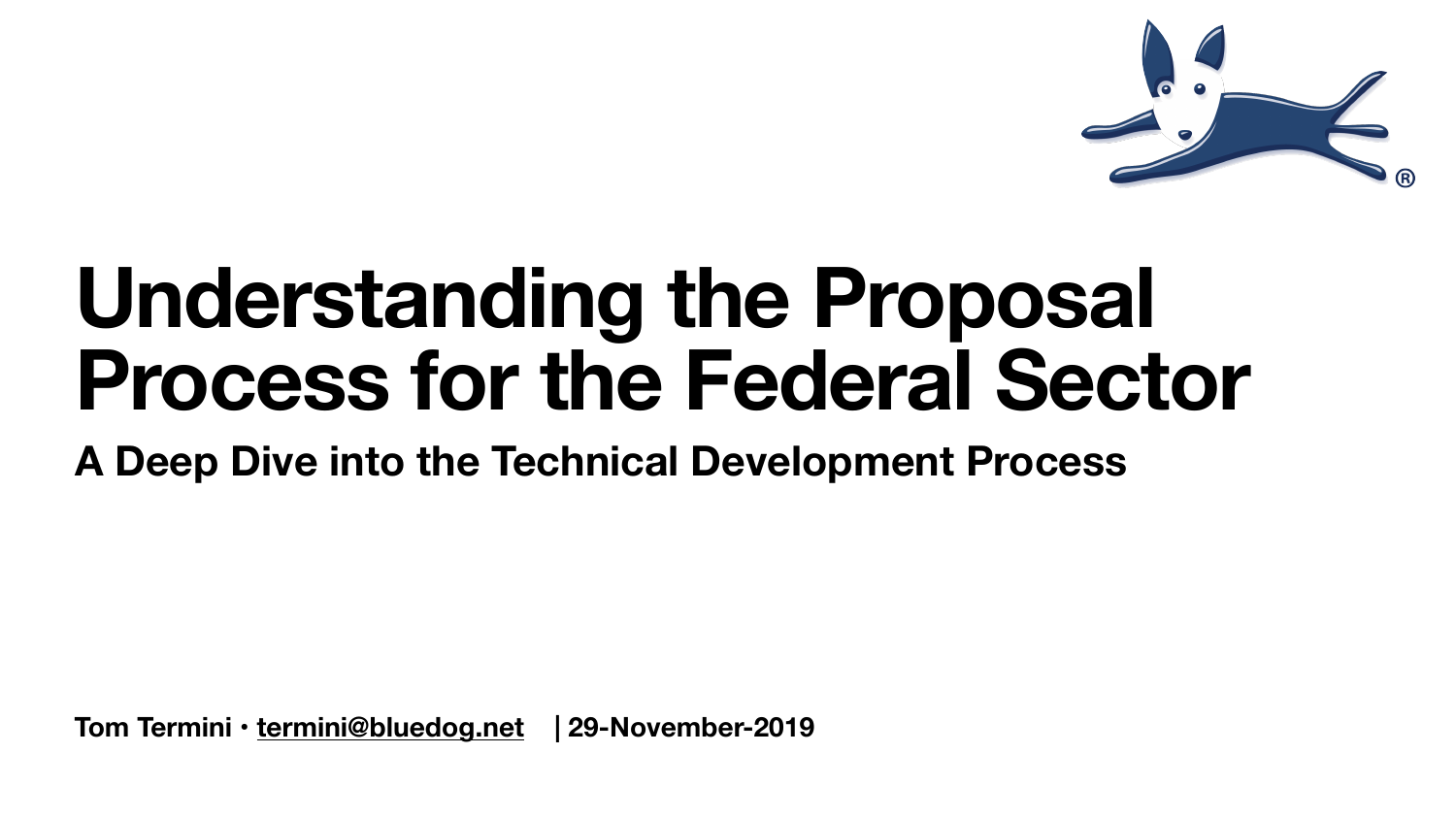# **Agenda of this Presentation**

- Provide an overview of the Federal proposal process with a focus on only the technical proposal.
- Drill down into some aspects of the technical proposal process to provide some insight into preparing an easy to read winning technical proposal.
- Goal: To help you develop a better understanding of the entire Federal proposal process and identify actions you can implement to improve technical proposals.



Government Contracting Officer: "The best work product I'll ever see from your frm is your proposal."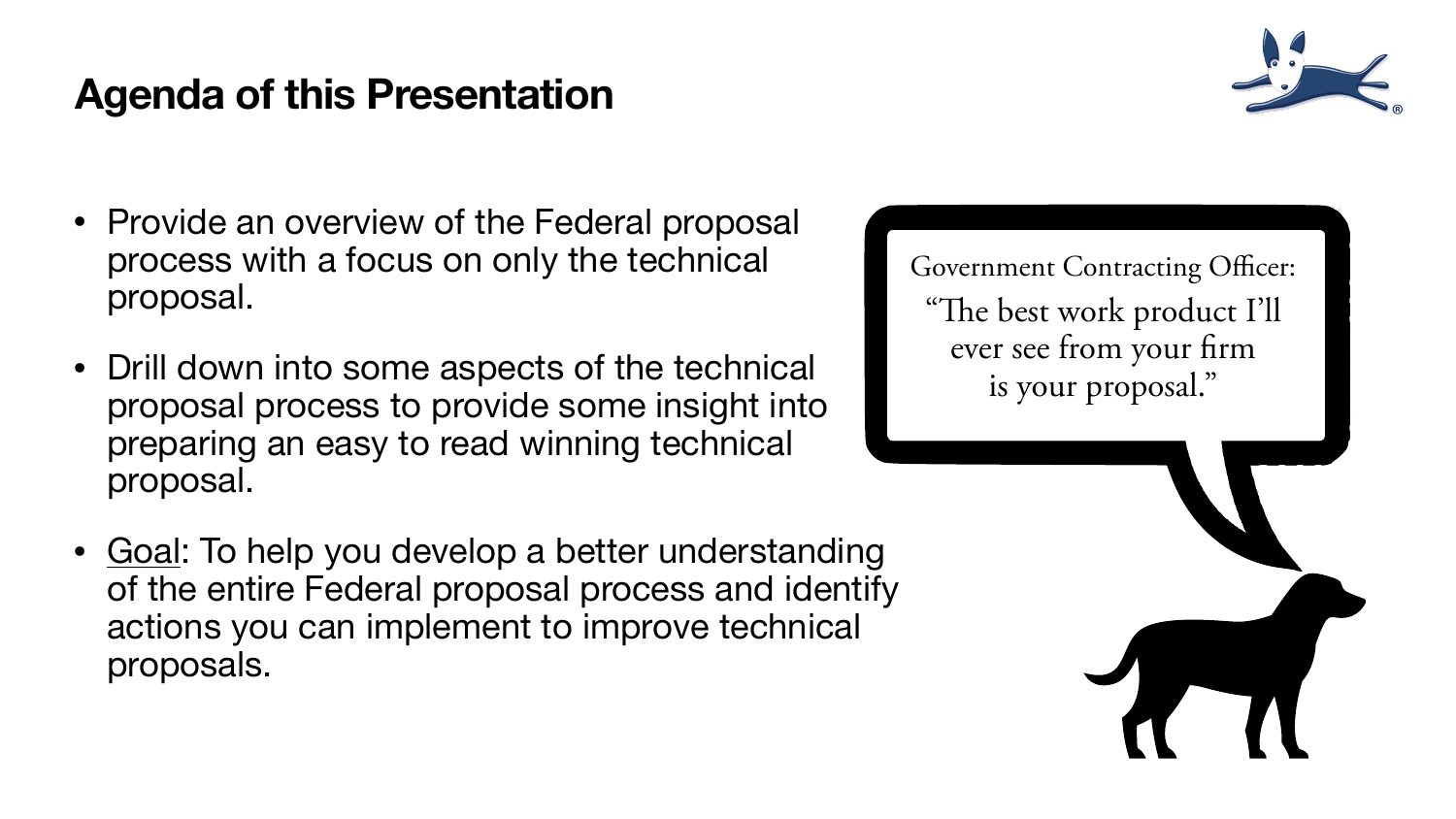# **Learning Objectives**

- Roles & responsibilities of key participants
- Major elements of a technical proposal
- Overview of proposal process
- Pre-proposal activities
- Proposal development activities
- Post-proposal submission activities
- Some technical proposal success factors
- Some things small businesses should do and should avoid



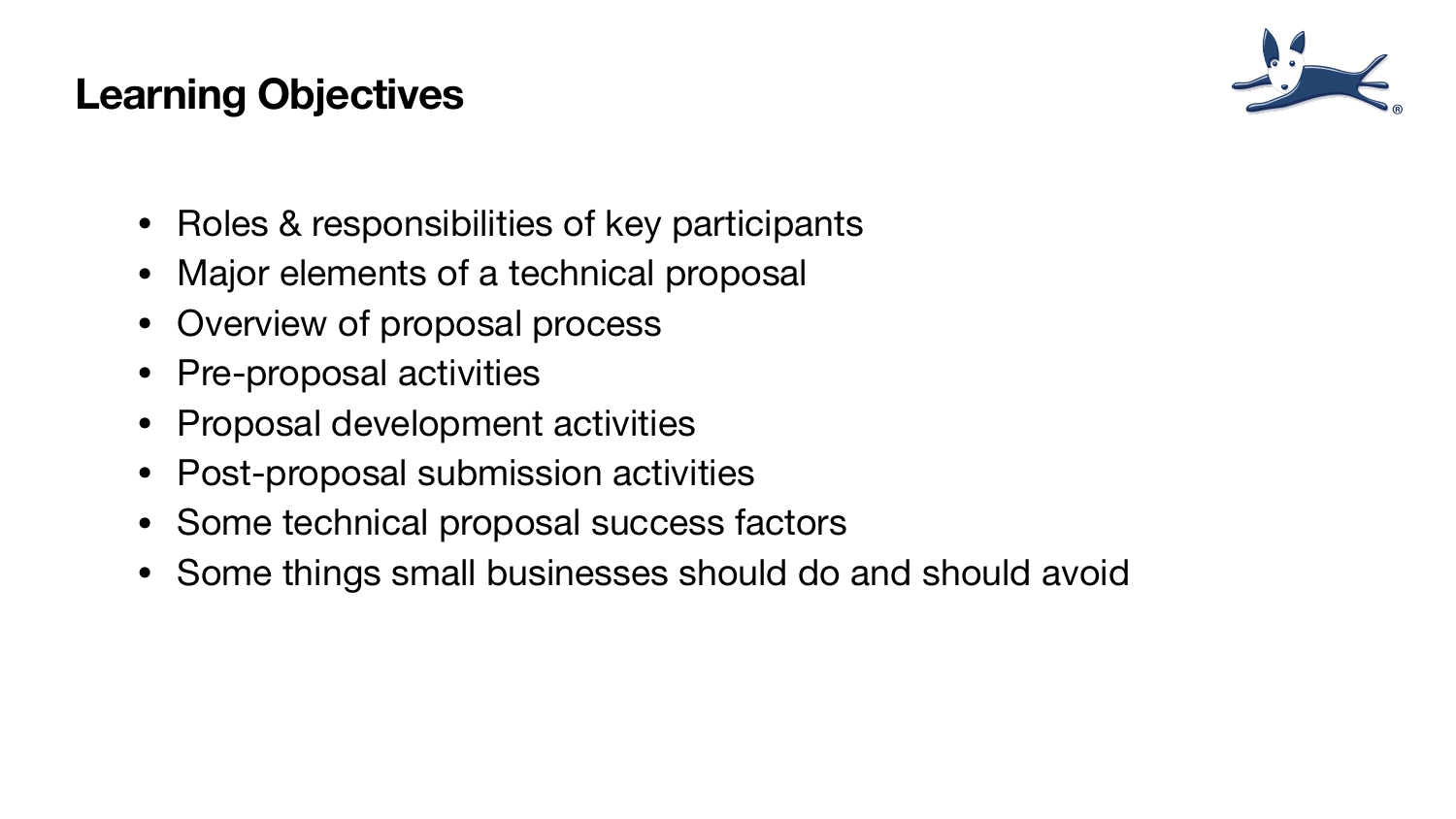### **Roles & Responsibilities of Key Participants** *Who makes up your proposal team*

### **• Capture Manager –** client- and solution-focused, strategy lead

- Smaller firms use an operations, business development, or sales person
- Larger firms use a specialist or line manager who may run the program after winning
- Concerned with competitive analysis, capture strategy, price-to-win, view of best value and overall solution, team composition, and implementing capture strategy

### **• Proposal Manager –** integration and process lead

- Usually only in larger firms
- Focus on technical, management, past performance, and cost volumes
- **• Writers**  write technical content for all volumes



- Smaller firms use business developer, operations person or consultant
- Larger firms use a professional, certified proposal manager
- Concerned with aligning proposal with capture strategy, proposal process, managing proposal activities, compliance, solution clarity, proposal outline, production, delivery

### **• Volume Leads** – management of writing assignments and compliance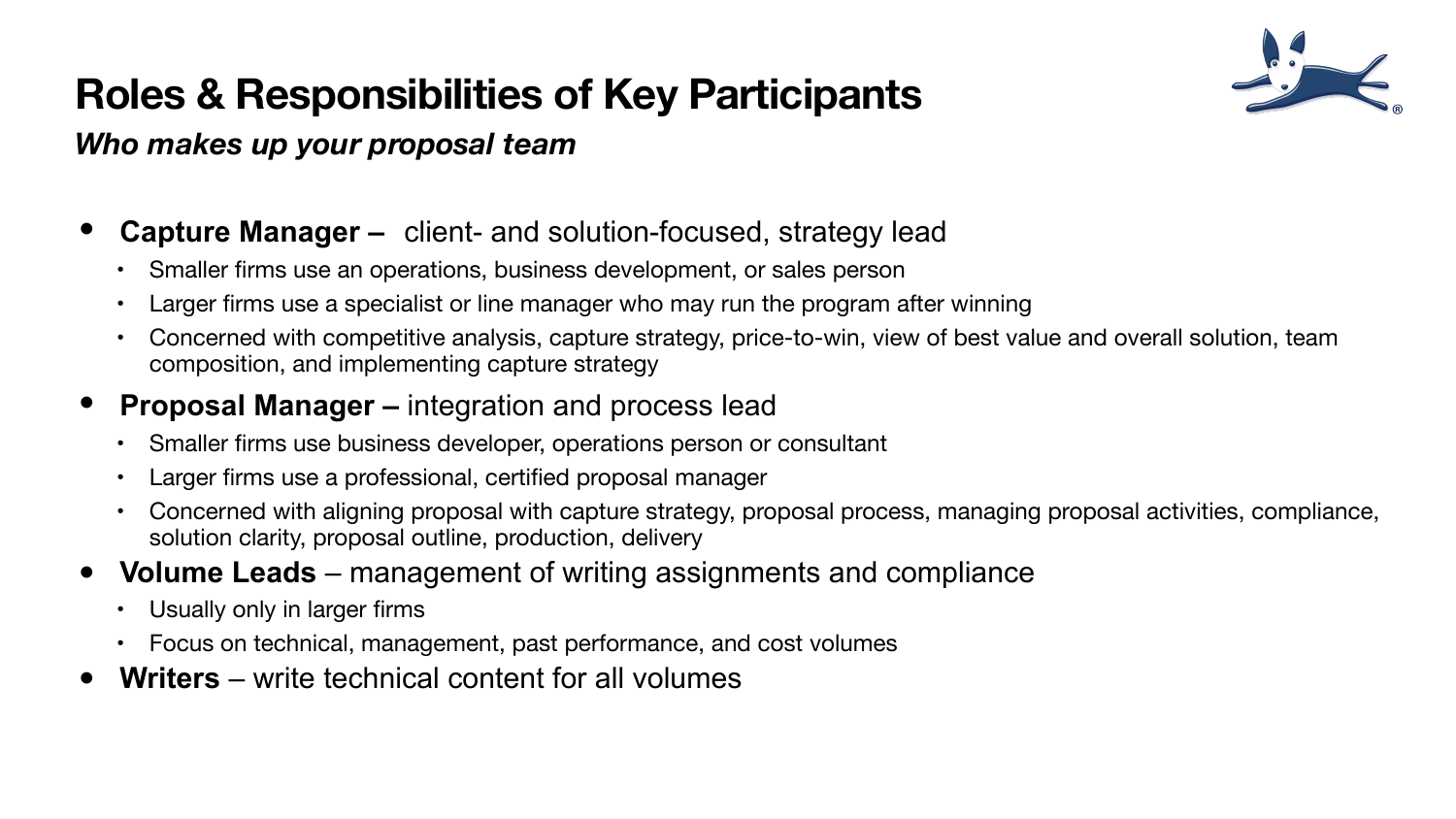### **Typical Elements of a Technical Proposal** *What's In The Document?*

- **• Transmittal or Cover Letter**  Sometimes page limited; frequently not required
- **Compliance Matrix** Never page limited; frequently not required
- **Executive Summary** Usually page limited; frequently not required
- Summarizes understanding, solution, and approach no cost information
- Usually is read only by senior officials and not review team
- **• Management Approach**  Almost always page limited
- Covers organizational structure; teaming arrangements; subcontractor management; processes/tools for managing performance, cost, and schedule; quality management; risk management; and staffing and recruiting
- Usually identifies key personnel and includes their resumes
- **• Technical Approach** Almost always page limited
- Covers tech solution; details on how work will be performed, benefits to client, proof points
- Always largest section in the proposal
- **• Experience or Past Performance**  Almost always page limited
- Descriptions of previous projects as proof of ability to perform
- Almost always requires forms to be filled out by client references or use of Contractor Performance Assessment Reporting System (CPARS)

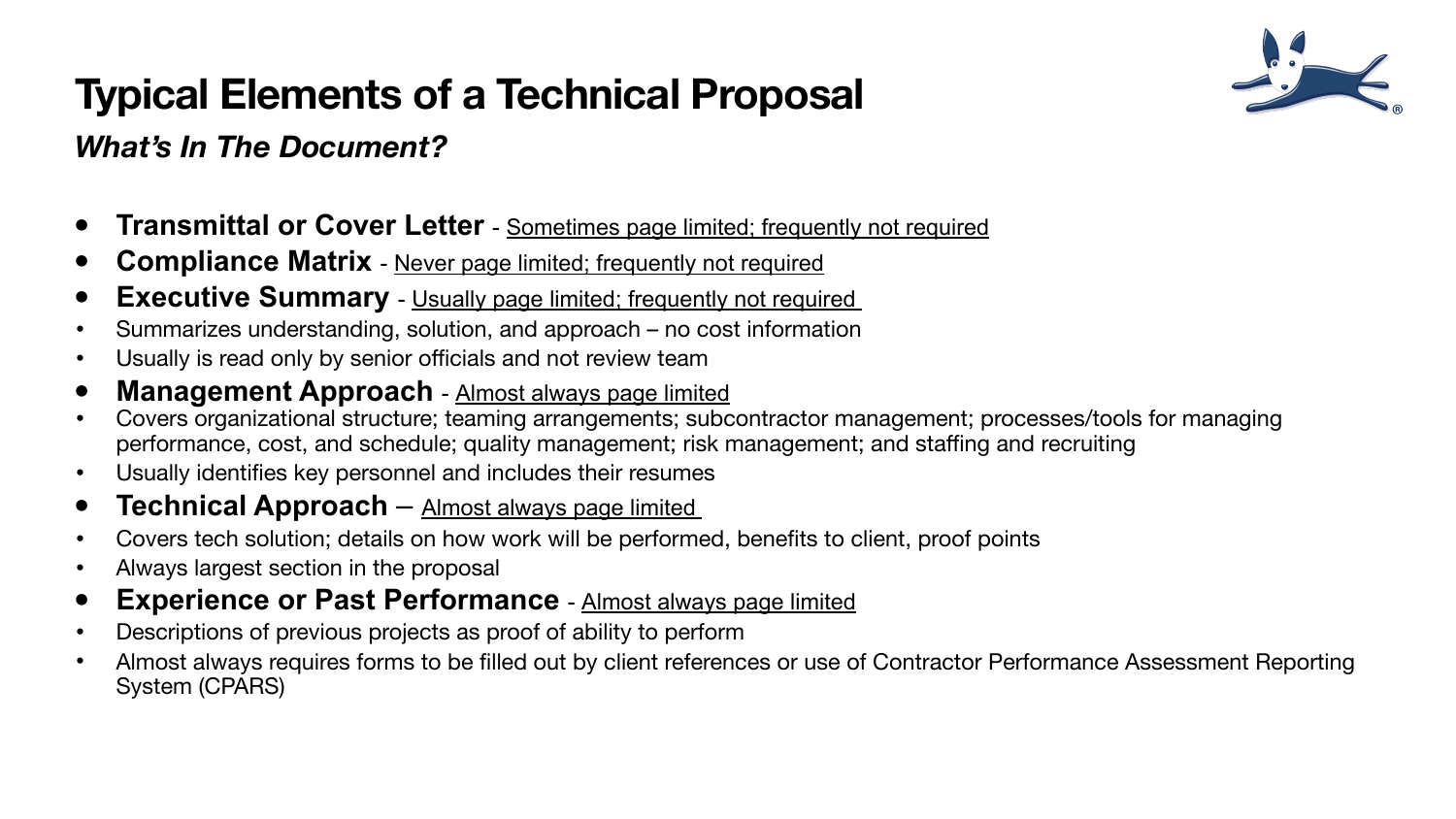# **Overview of Proposal Process** *Three Phases*

### Phase 1 • Pre-proposal (Marketing, Capture, and Planning)

### Phase 2 • Proposal Development (Preparation and Implementation) • 30+ days prior to solicitation release through proposal delivery

- At least 180 days prior to solicitation release; usually much more!
- 
- Technical and cost solution development

• Opportunity assessment, capture planning and target marketing activities, and proposal planning or design



- 
- Actual preparation of proposal document

### Phase 3 • Post-proposal (Recovery and clean-up) • Proposal submission through 4+ weeks after contract award

- 
- "Some" preparation for launch of project
- Win or loss debrief
- Closure with teammates, consultants, and contingent hires

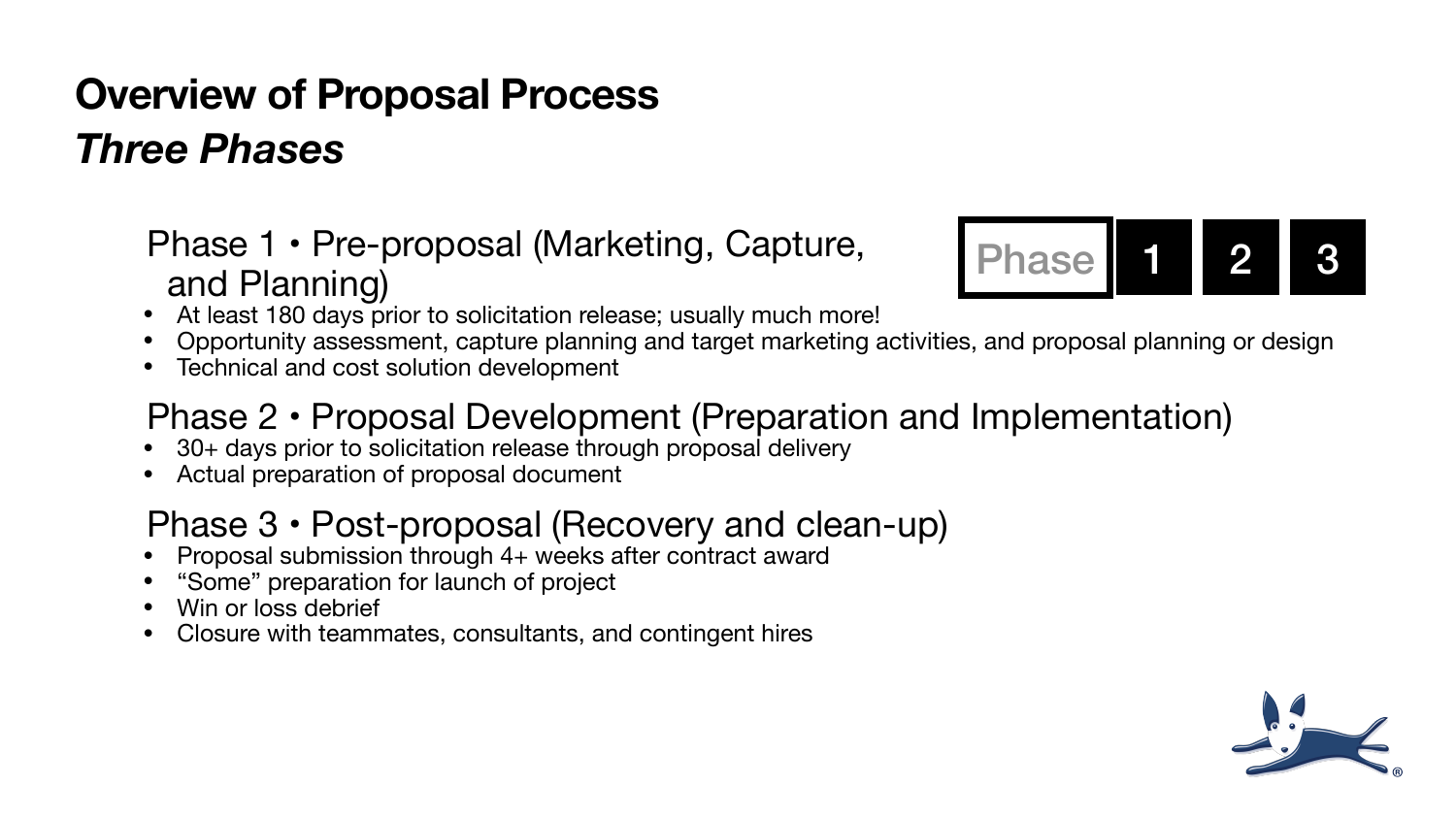## **Overview of Proposal Process** *Continued*

### Color Team Reviews:

Blue Team: Reviews strategy and solution Black Hat Team: Predicts competitor's solutions and strategies

 Pink Team: Reviews 1st draft of proposal Green Team: Reviews price-to-win Red Team: Reviews final draft of proposal Gold Team: Executive-level review of final proposal

 Silver Team: Reviews lessons learned within 30 days after proposal submitted



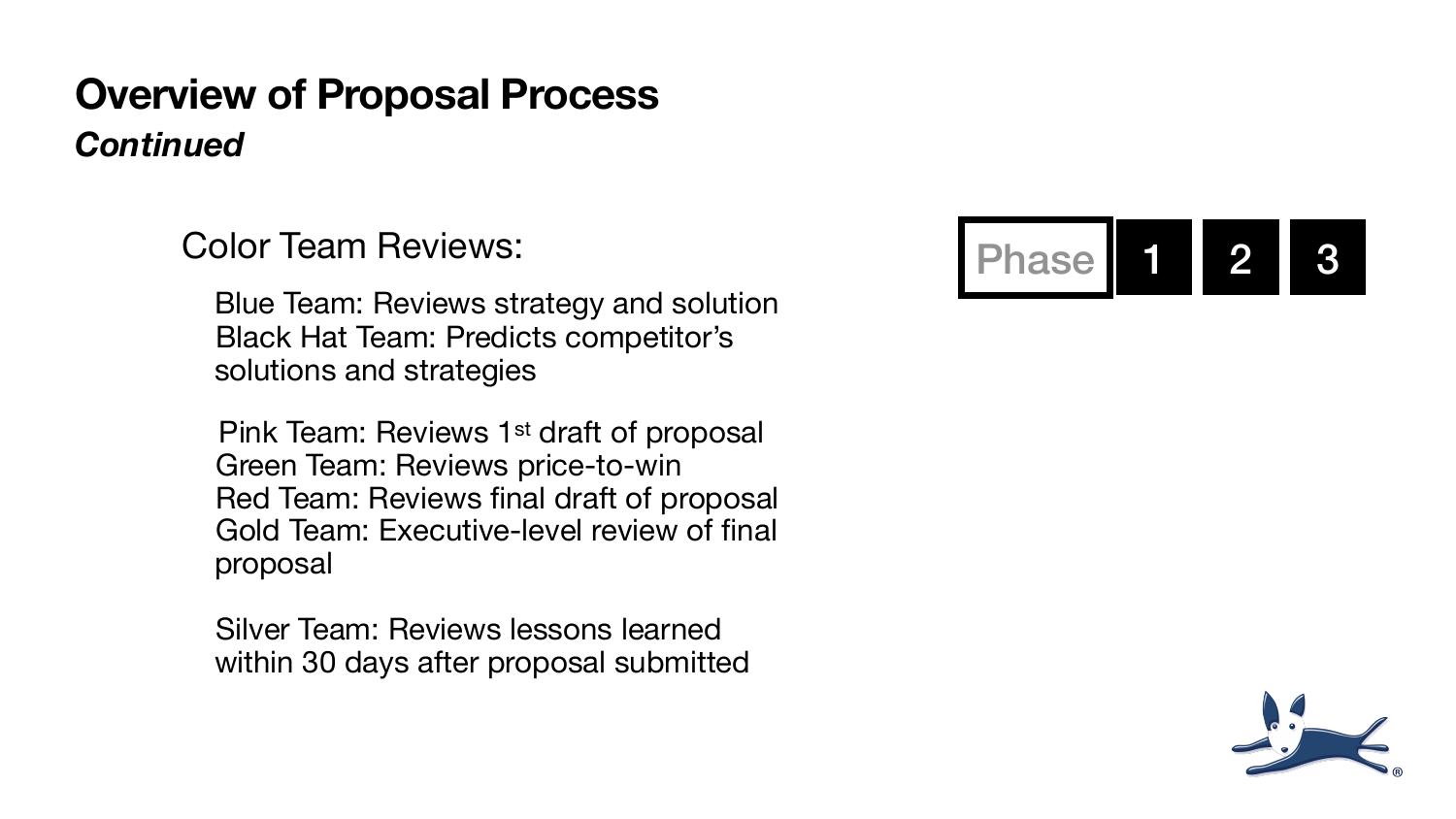# **Pre-proposal Activities**

### ➢Opportunity Assessment – BD Leads/Ops Buy-in

- Assess opportunity fit, gather intel, identify competitors
- Make early initial bid decision (6 to 24+ months in advance for large bids; less time for small bids)

### ➢Capture Activities – BD/Ops Share Responsibility

- Assign capture team; draft, approve and implement capture plan
- Conduct periodic reviews of bid decision most critical decision
- Perform Strengths, Weaknesses, Opportunities, Threats (SWOT) analysis
- Develop solution, value proposition, staffing plan, identify teammates, identify past performance references, develop themes and discriminators
- Monitor agency contacts frequently

### ➢Proposal Planning – BD

• Assign proposal team, review lessons learned, develop initial schedule, prepare project plan, prepare draft of briefing for kickoff meeting, confirm or develop proposal standards (e.g., font,



color scheme)

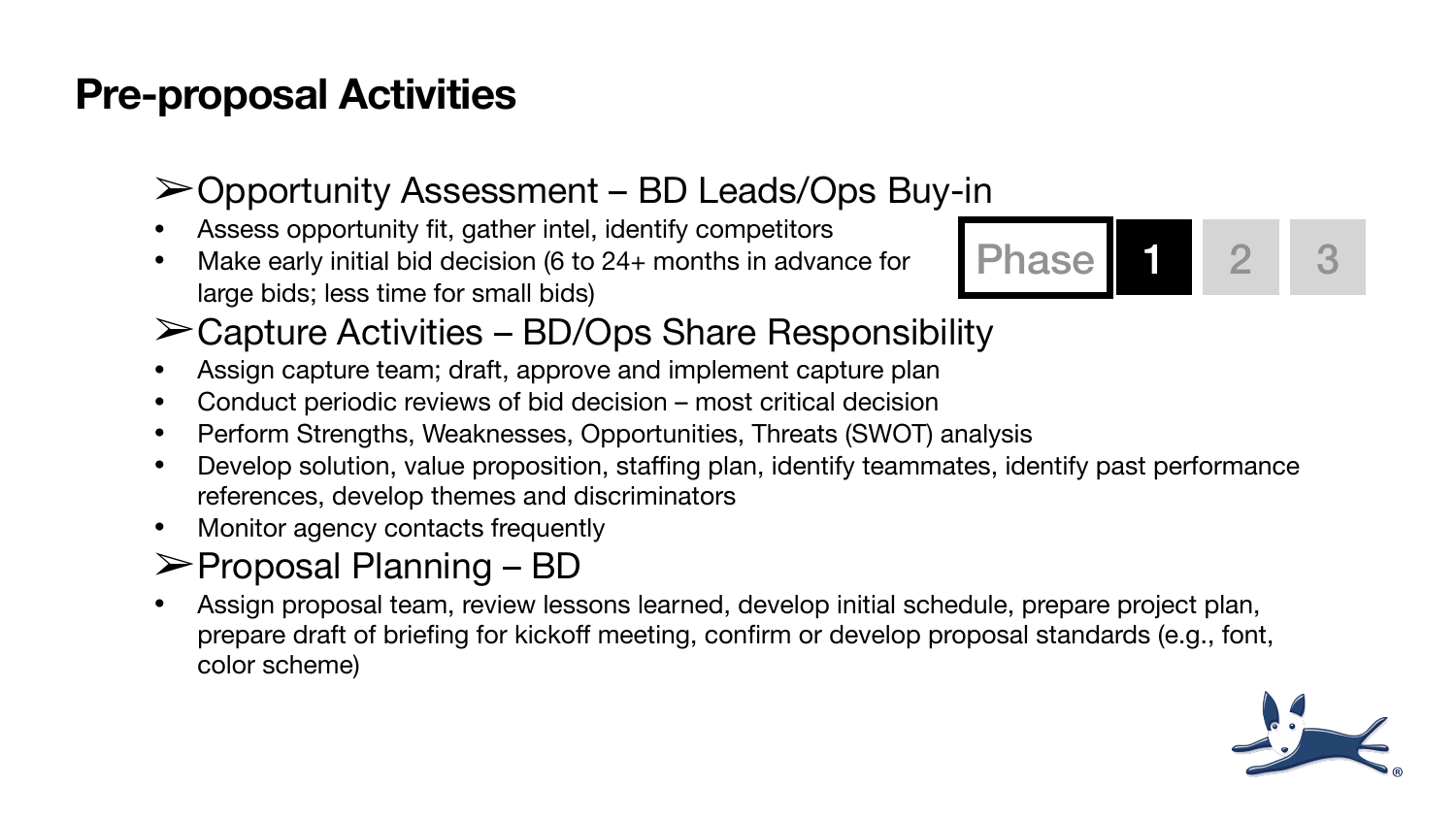### Discuss/Resolve Solution and Cost Issues • Can you provide winning solution (Ops defined)?

- - o Is it within firm's technical capacity?
	- o Do you possess PM and required technical staff?
	- o If not can you acquire them and at what cost; are they contingency hires?
	- o Have you REALLY performed work before, how recently, for client or similar client?
	- o Can you identify features and benefits? If not then WHY not?
- What is cost of developing winning proposal?
- Can you win; at what cost! (Both a solution issue AND a cost issue!)?
- Can you make a profit?
- What is cost of direct labor? (Is it too expensive for client?)
- Do you need consultants/subcontractors, have you identified them and are teaming agreements signed?
- Have you identified performance location, equipment, and materials?
- Any Other Direct Costs (ODCs)? (e.g., travel, special equipment or tools)



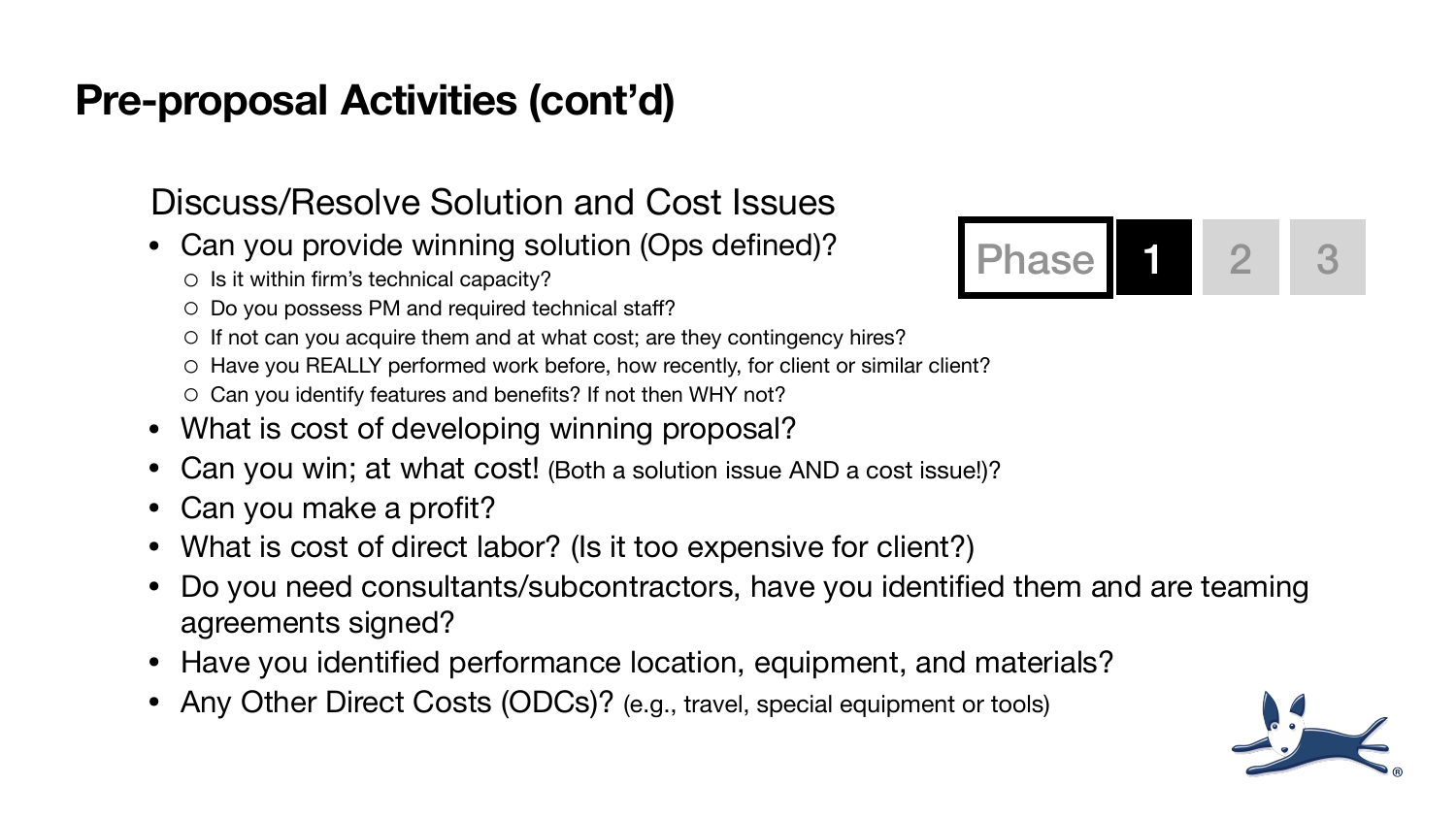### Identify Benefits and Features of Proposed Solution:

### ➢Benefits (Ops defined)

- Clients buy benefits not features!
- You and client must have common vision comes from intelligence, access, and KTR (Know, Trust, Respect)!
- Your solution and its benefits solve a client problem; it eliminates their pain! Connect each benefit to a feature of your solution
- 
- $\triangleright$  Features (Ops defined)
	- Separate aspects of your custom solution (e.g., processes, methods, tools, equipment, type of staff, metrics, reliability, certifications)
	- Can have least impact on client and lead to price concerns too expensive
	- Too many features and too few benefits?
- $\triangleright$  Display benefits in a table and use them in technical approach discussion always make them clear



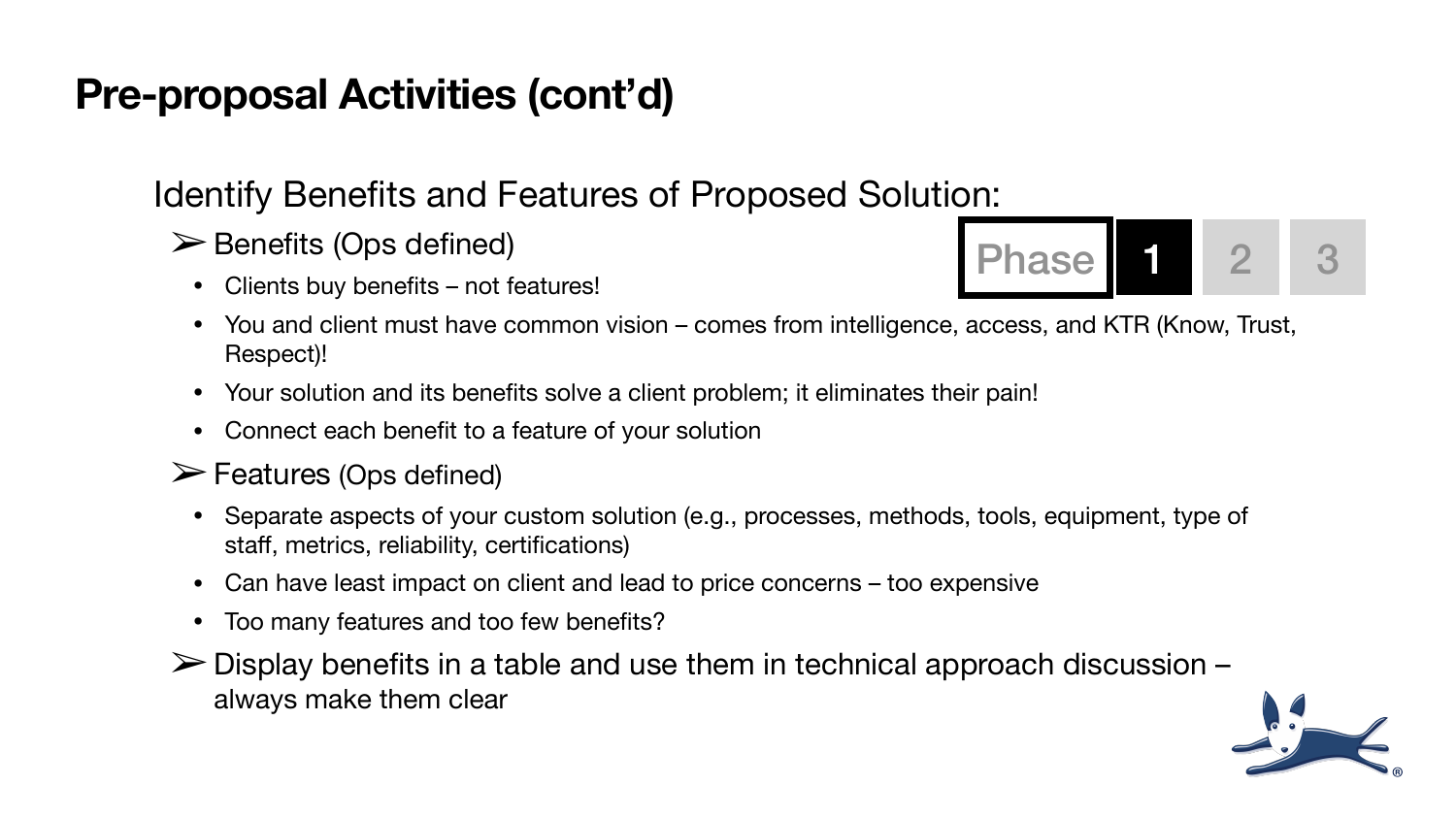### Develop Themes and Identify Discriminators ➢Themes (BD developed)

- Several in a proposal tie a client critical benefit to discriminating
- Should be single complete sentence saying why client should select you
- May have proposal themes and volume or section themes
- Not sales slogans (e.g., Be all you can be! or We try harder!)

### ➢Discriminators (BD developed)

- <u>Unique</u> to bidder or bidder's team (e.g., only business with a certain piece of software, only business that has supported client and really understands client)
- Discriminators support themes; if no discriminators than low price or proposal quality can be client's decision point
- Must understand client and competitors to identify good discriminators • Emphasize those that focus on: people, experience, performance, certifications, and
- understanding client





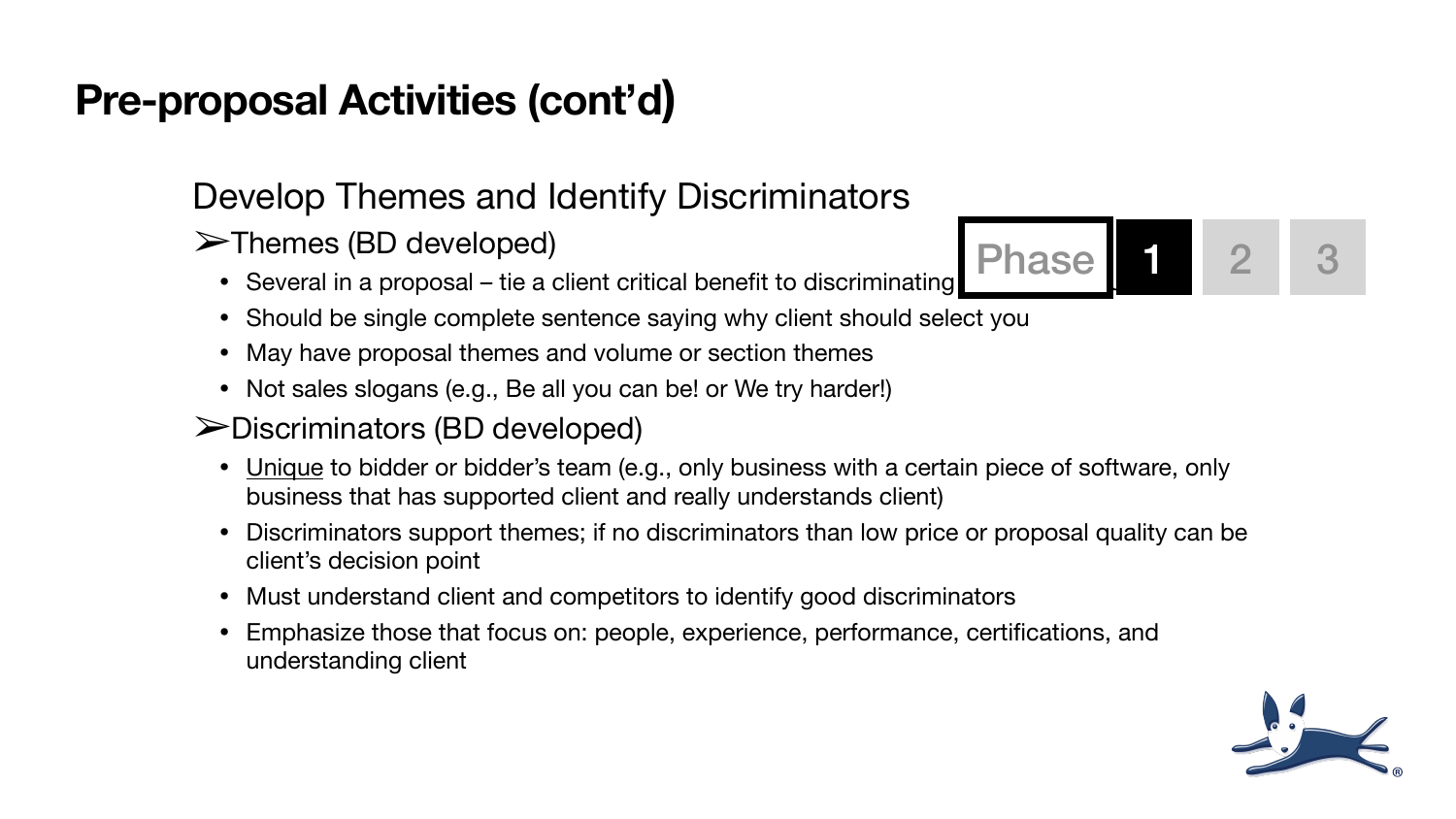### Basis for Win Themes/Discriminators

- Intelligence What client wants, what client can afford, incumbent mistakes, changing environment, new technologies, etc.
- Solution describe your value proposition (BD & Ops)
	- Qualifications Are you unique? almost NEVER!
	- History w/client Do you understand client and they understand you?
	- Technical Approach What is special about it; benefits and features?
	- Proposed Staff Do they really add value and how?
	- Cost Is solution reasonable and affordable to client?
- Competition Strengths & Weaknesses (Your SWOT analysis?)
- Your Past Performance Directly related or not really related
- $\alpha$  Quality  $-$  Do you have a real process that adds tangible value?



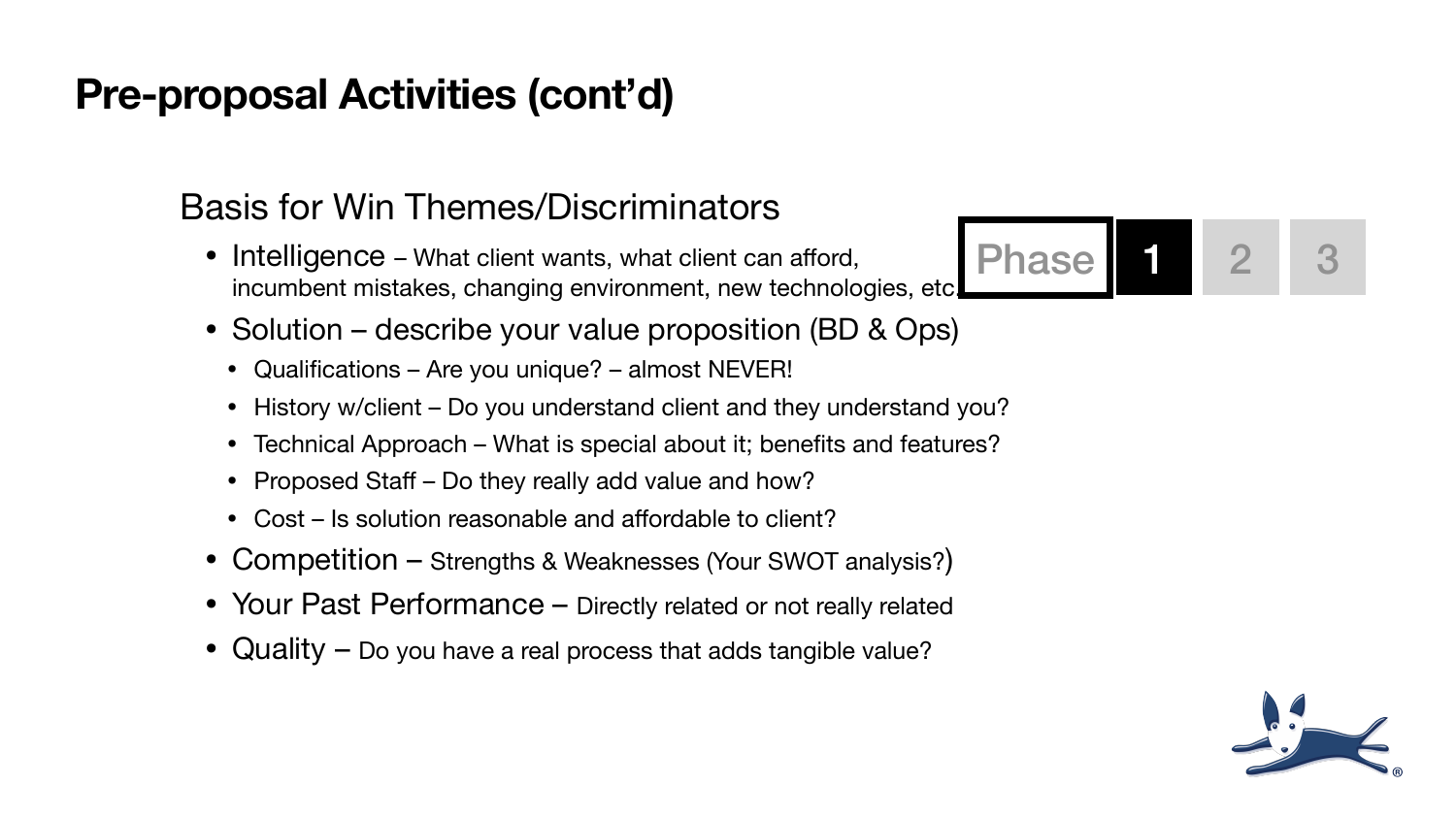### Theme Examples:

and cost by selecting the only transport aircraft in this class that is

 $\triangleright$  (Agency name) will experience increased system uptime and lower maintenance costs by choosing the only firm that has experience maintaining the XYZ system in other Federal agencies.

 $\triangleright$  Our cyber security team has identified and neutralized every attempted penetration of XYZ over the last four years and we



- ➢ (Agency name) eliminates development risk in current production.
- 
- provided all support actions at or under budget.

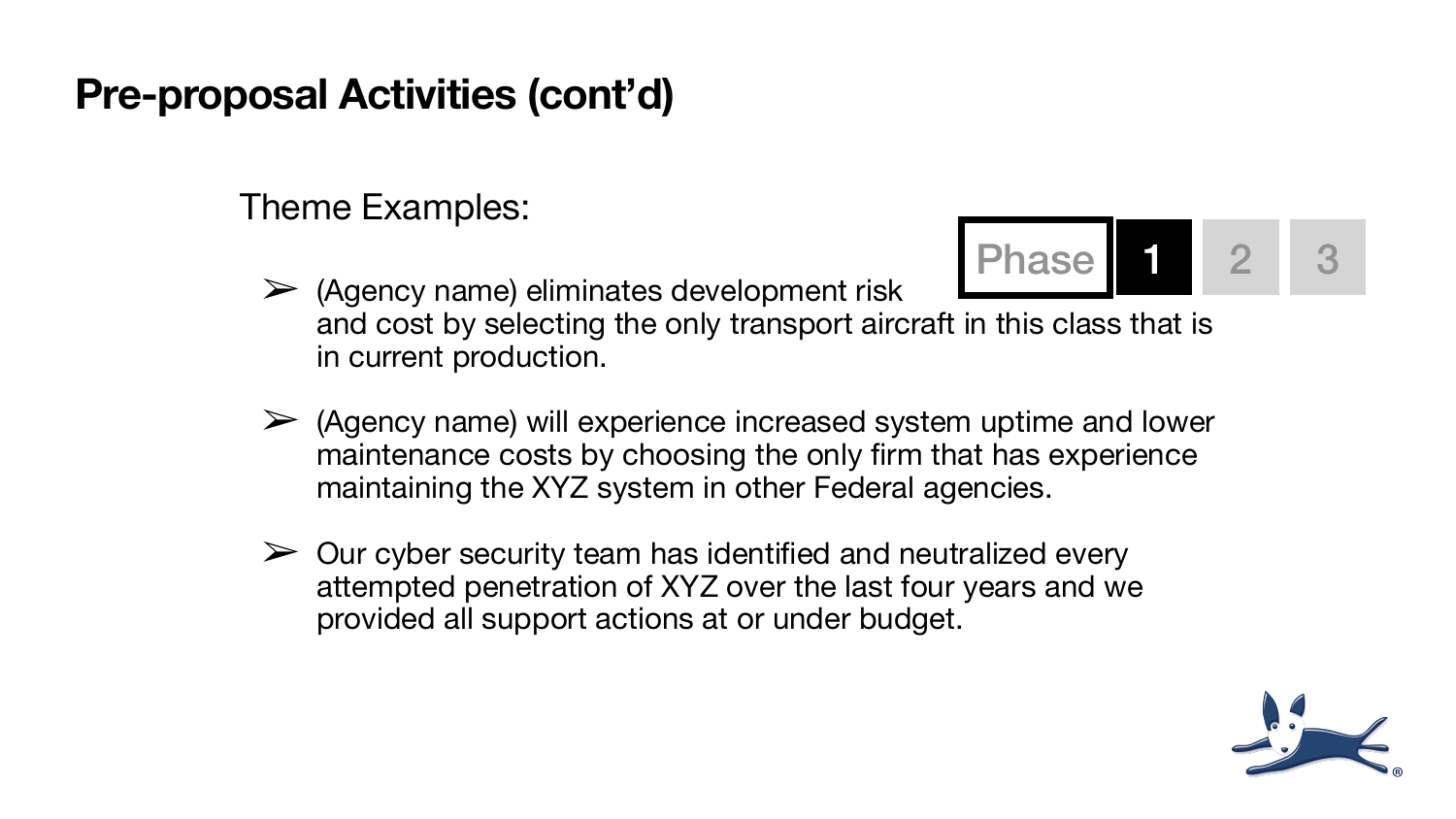## **Proposal Development Activities**

Pre-RFP Release Activities Start Within 30-days of Release:

- Review all solicitation information and bid decision
- Review and update solution
- Tailor resumes and past performances
- Determine/confirm proposal team staffing (e.g., writers, pricers, review teams, graphics support, editor/proof reader, production)
- Verify status of teammates lock them down with signed agreements
- Verify information on competition
- Develop draft proposal kickoff briefing
- Develop preliminary proposal schedule and, if possible, draft outline
- Attend pre-proposal conference not always held



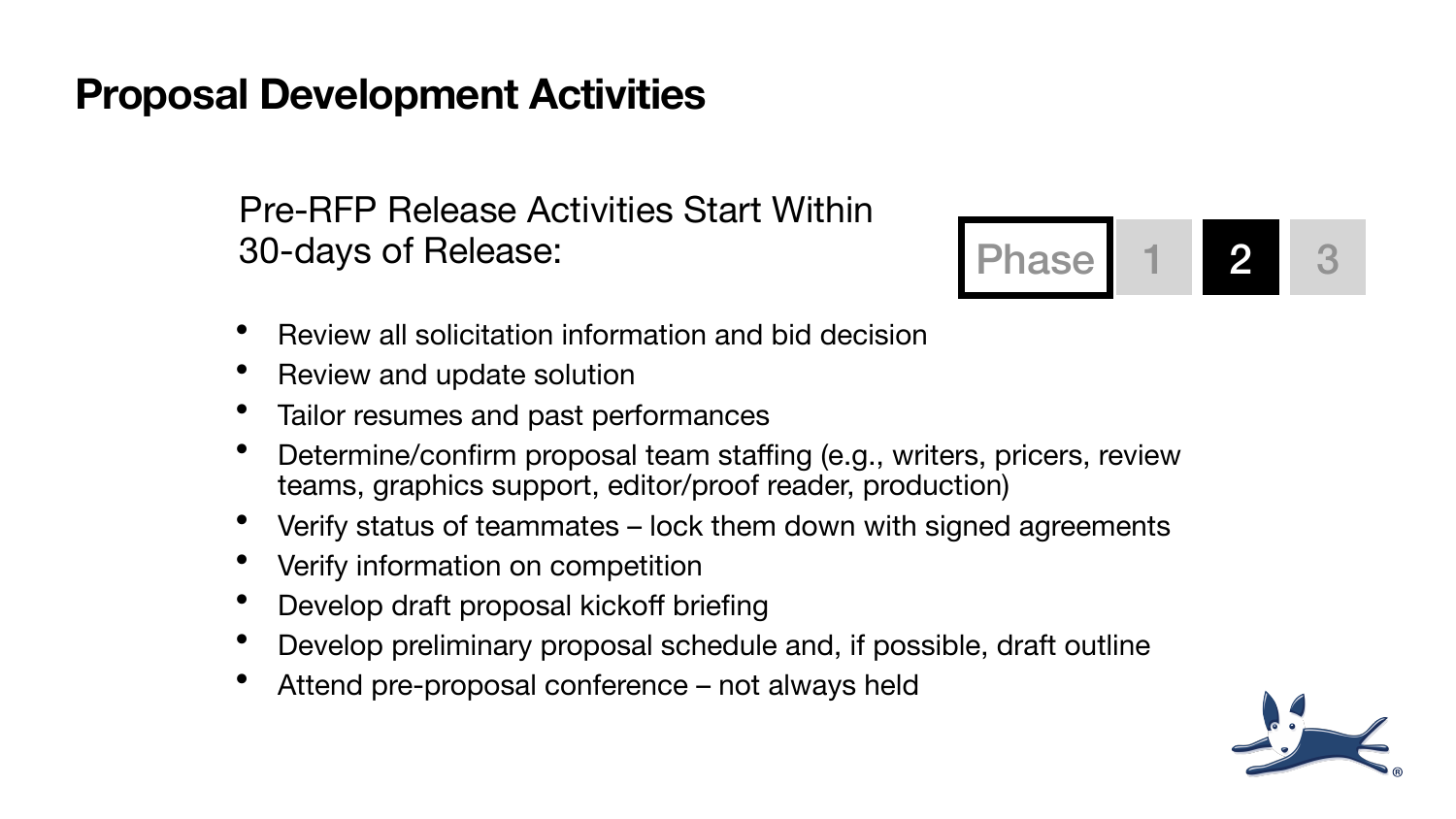- Make Internal RFP Distribution and Perform Review
	- ̶Distribute electronically same day released
	- ̶Complete detailed review within 24 hours after release
	- $-$  Review M, then L then B then H then C then all other sections 2 or 3 times
- Prepare/Submit Questions to Government per RFP Instructions (BD)
- Make Final Bid Decision (within 48 hrs after RFP drops) (BD/OPS)
	- ̶Review and finalize technical solution before writing starts
	- ̶Review competition and their status
	- $-$  Review cost requirements
- Develop Final Proposal Schedule, Outline, Compliance Matrix (BD) ̶Within 48 hrs after RFP release
- Complete Final Kick-off Briefing and Schedule Briefing (BD)
	- $-$  Have team briefing within 3 business days after RFP release
	- $-$  Treat it is a project kickoff meeting

Phase | 1 | 2 | 3



### Post RFP Release Activities: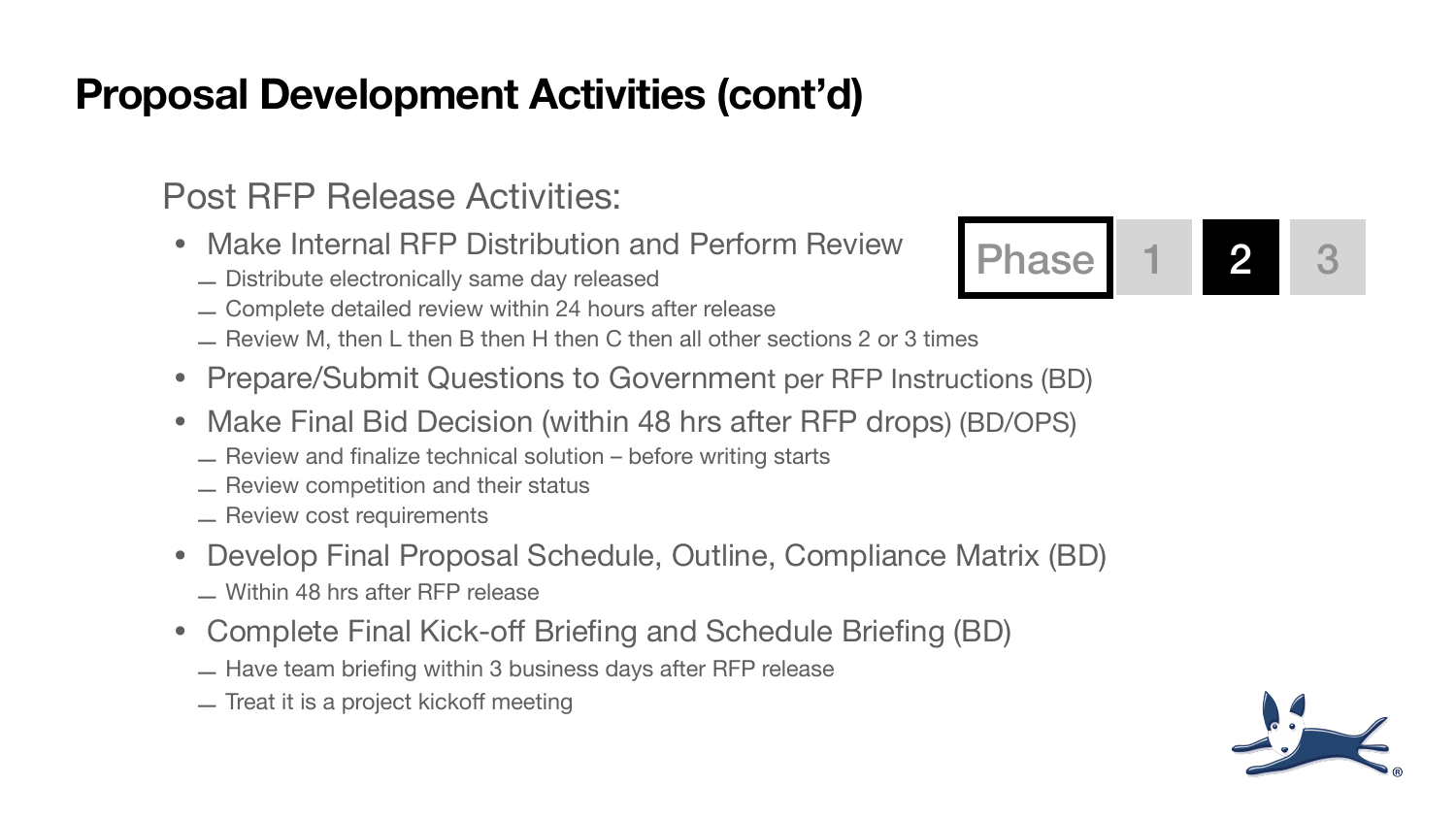Sample Kick-off Meeting Agenda – Capture Manager/Proposal Manager

Phase 1 2 3



- Introduce proposal team and identify individual roles
- Give overview of requirement (Section C & available intelligence)
- Review technical solution Include benefits and features
- Summarize solution staffing requirements
- Provide cost strategy overview No detail cost information
- Review win themes/discriminators Provide copy to everyone
- Give overview of competition & provide SWOT analysis
- Review final technical and cost schedule and assignments (e.g., milestone chart or calendar)
- Review outline at high level (Compliant w/L, M & C)
- Summarize key instructions (e.g., special writing requirements, past performance, font requirements, page limits)
- Provide list of POCs and contact information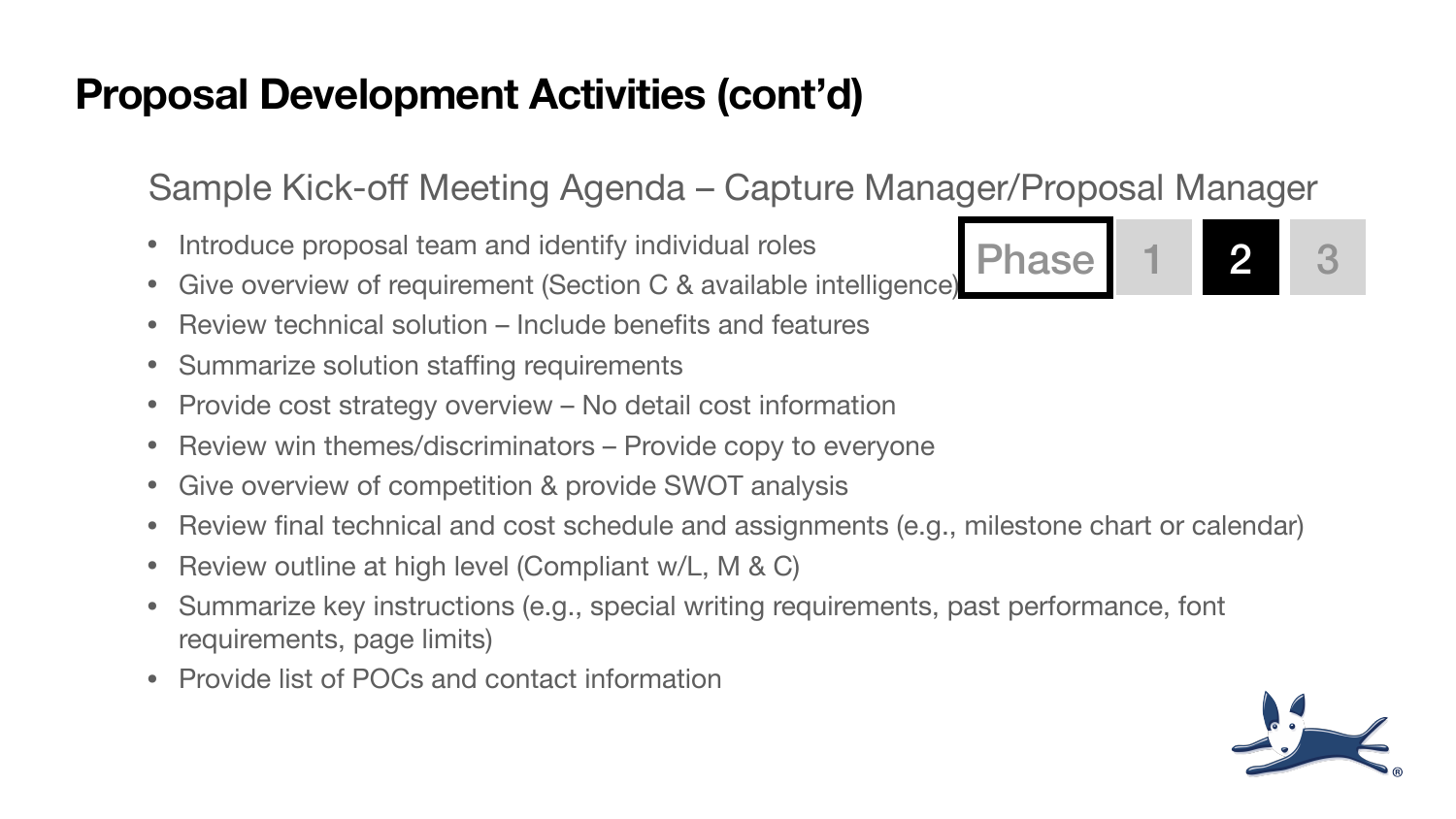| <b>Assignment/Activity/Sub activity</b>                                                           | <b>Responsibility Assignment</b>  | <b>Due Date</b> | <b>Completed</b> |
|---------------------------------------------------------------------------------------------------|-----------------------------------|-----------------|------------------|
| <b>Prepare Proposal Schedule. Checklist, &amp; Work Plan</b>                                      | Prop Mgr                          | 5 pm, Mar 23    |                  |
| <b>Update Checklist and Work Plan</b>                                                             | Prop Mgr                          | Daily           |                  |
| <b>Develop Kickoff Briefing</b>                                                                   | Capture/Prop Mgr                  | $\blacksquare$  |                  |
| <b>Prepare draft</b>                                                                              | Capture/Prop Mgr                  | 11 am, Mar 27   |                  |
| <b>Prepare final</b>                                                                              | Capture/Prop Mgr                  | 5 pm, Mar 28    |                  |
| <b>Review RFP</b>                                                                                 | PMT, Key Staff, Writers, Partners | Mar 25, 26, 27  |                  |
| <b>Disseminate RFP and Question Template to Staff</b><br>(and to Partners?)                       | <b>Prop Coordinator</b>           | 9 am, Mar 25    |                  |
| Note to Partners to Review RFP & Be Ready for<br>Kickoff Conf Call Mar 30; Send Question Template | <b>Prop Coordinator</b>           | 9 am, Mar 25    |                  |
| <b>Compliant Outline &amp; Compliance Matrix</b>                                                  | Prop Mgr                          |                 |                  |
| <b>Initial Outline &amp; Matrix</b>                                                               | Prop Mgr                          | 9 pm, Mar 27    |                  |
| <b>Final Outline &amp; Matrix (Assuming no amendments)</b>                                        | Prop Mgr                          | 11 am, Mar 31   |                  |

### Partial Sample Proposal Schedule – Table Form



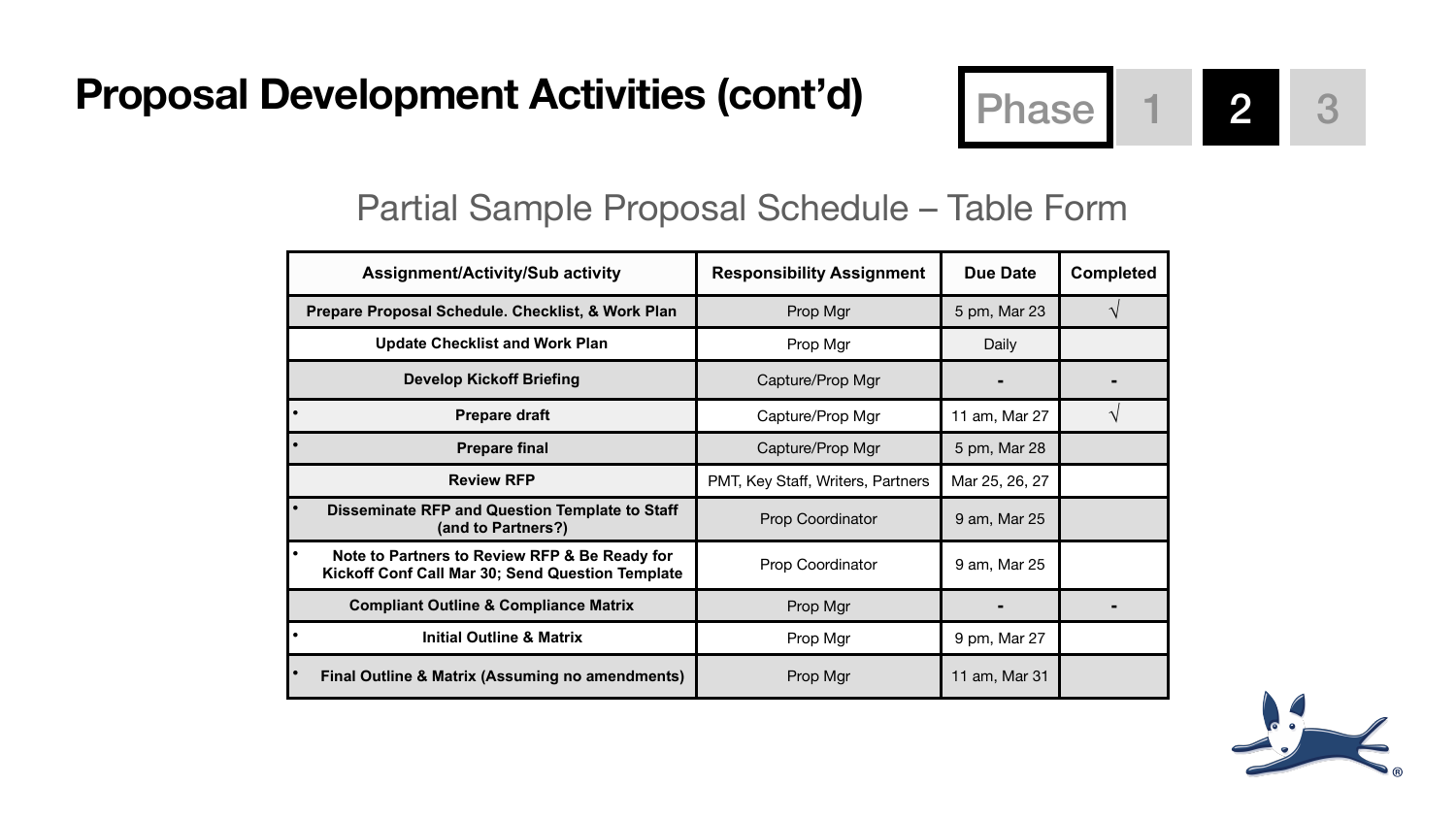### Partial Sample Proposal Schedule – Calendar Form

| <b>Sunday</b>                                                                   | <b>Monday</b>                                                                                                                                                                                  | <b>Tuesday</b>                                                                                                                                                                                     | Wednesday                                                                                                                                                                 | <b>Thursday</b>                                                                                                              | <b>Friday</b>                                                                                                                                                                                          | <b>Saturday</b>                                                                      |  |  |
|---------------------------------------------------------------------------------|------------------------------------------------------------------------------------------------------------------------------------------------------------------------------------------------|----------------------------------------------------------------------------------------------------------------------------------------------------------------------------------------------------|---------------------------------------------------------------------------------------------------------------------------------------------------------------------------|------------------------------------------------------------------------------------------------------------------------------|--------------------------------------------------------------------------------------------------------------------------------------------------------------------------------------------------------|--------------------------------------------------------------------------------------|--|--|
| <b>MARCH</b>                                                                    |                                                                                                                                                                                                |                                                                                                                                                                                                    |                                                                                                                                                                           |                                                                                                                              |                                                                                                                                                                                                        |                                                                                      |  |  |
| 20                                                                              | 21                                                                                                                                                                                             | 22<br>1 pm: send out<br>preliminary prop<br>schedule to ABC staff<br>& add internal kickoff<br>mtg to calendar                                                                                     | 23<br>9 am to 12 noon:<br>Regular internal<br>solution review<br>meeting                                                                                                  | 24<br><b>Consider additional</b><br>data calls                                                                               | 25<br><b>RFP Drops (probably</b><br>late in day)<br>ABC team begins<br><b>RFP</b> review<br>Note to partners to<br>review RFP and be<br>ready for team kickoff<br>mtg via conf call on<br>3/29 at 9 am | 26<br><b>RFP review</b><br>Prop mgr<br>prepares<br>outline &<br>compliance<br>matrix |  |  |
| 27<br><b>RFP</b><br><b>Review</b><br><b>•</b> Work<br>on<br>outline &<br>matrix | 28<br>9 am: ABC internal<br>kick-off; outline &<br>compliance matrix<br>disseminated;<br>writing assignments<br>given to internal<br>team<br>I pm: Send out<br>question template &<br>suspense | 29<br>9 am: ABC partner<br>kick-off mtg via conf<br>call; writing<br>assignments to<br>partners<br>1 to 3 pm: Prop mgr<br>meets w/each writer<br>3 pm: send out data<br>call<br>4 pm: stand-up mtg | 30<br>9-10:30 am: Blue<br>Team mtg<br>Write!<br>1 to 3 pm:<br><b>Coordination with</b><br>each partner writer<br>3 pm: Questions due<br>to prop mgr<br>4 pm: stand-up mtg | 31<br>11 am: Send out<br>pricing data call to<br>partners<br>3 pm: Submit vetted<br>questions to gov't<br>4 pm: stand-up mtg | 1 April<br>9 am: Schedule and<br>outline adjustment, as<br>necessary<br>1 to 3 pm: Prop mgr<br>meets with each ABC<br>writer<br>4 pm: stand-up mtg                                                     | 2 April<br>Writing<br>continues                                                      |  |  |
| <b>APRIL</b>                                                                    |                                                                                                                                                                                                |                                                                                                                                                                                                    |                                                                                                                                                                           |                                                                                                                              |                                                                                                                                                                                                        |                                                                                      |  |  |



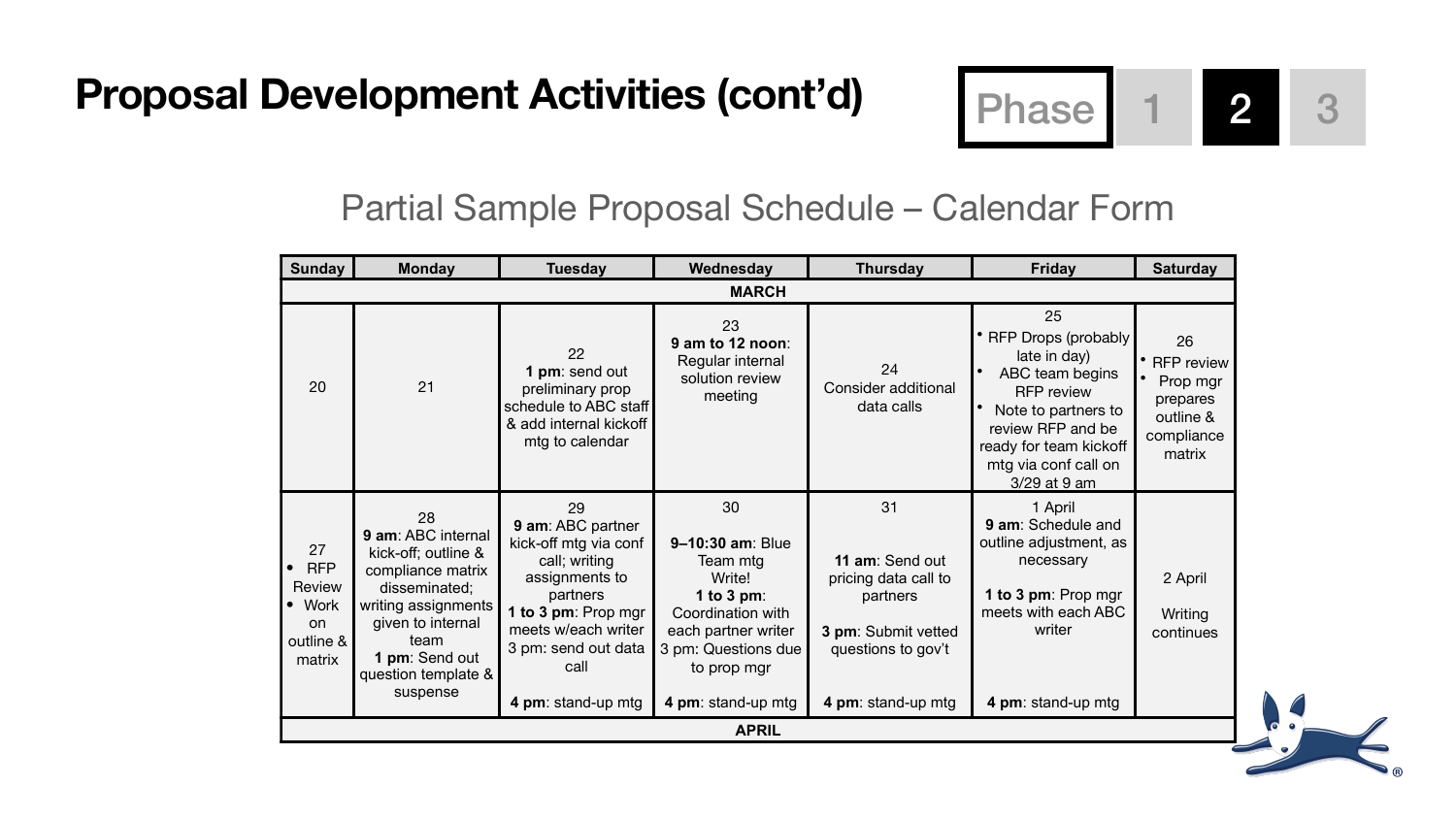### Sample Sequence of Post RFP Tech Prop Activities:

- Technical strategy and solution review Capture Mgr/Ops/ Prop Mgr/Vol Mgrs/Writers
- Develop text, graphics, tables, and resumes Prop Mgr/Vol Mgrs/Writers
- Team member support letters Prop Mgr
- 1<sup>st</sup> Draft Prop Mgr/Vol Mgrs/Writers
- Green Team Prime CFO leads price-to-win review with Prime Senior Staff
- Pink Team Capture Mgr/Prop Mgr/Senior Non Writers/focus on compliance check
- Pink Team recovery produces  $2^{nd}$  draft Prop Mgr/Vol Mgrs/Writers
- Red Team Capture Mgr/Prop Mgr/Senior Non Writers/content & compliance check
- Red Team recovery produces final draft Prop Mgr/Vol Mgrs/Writers
- Editorial review Prop Mgr/Editor
- Final compliance check Prop Mgr/Vol Mgrs/Prop Coordinator
- Gold Team approval Prime Executive Management/Capture Mgr/Prop Mgr/Ops
- Final production and quality check (white glove check) Production Team
- White Team Capture or Prop Mgr leads team review of lessons learned



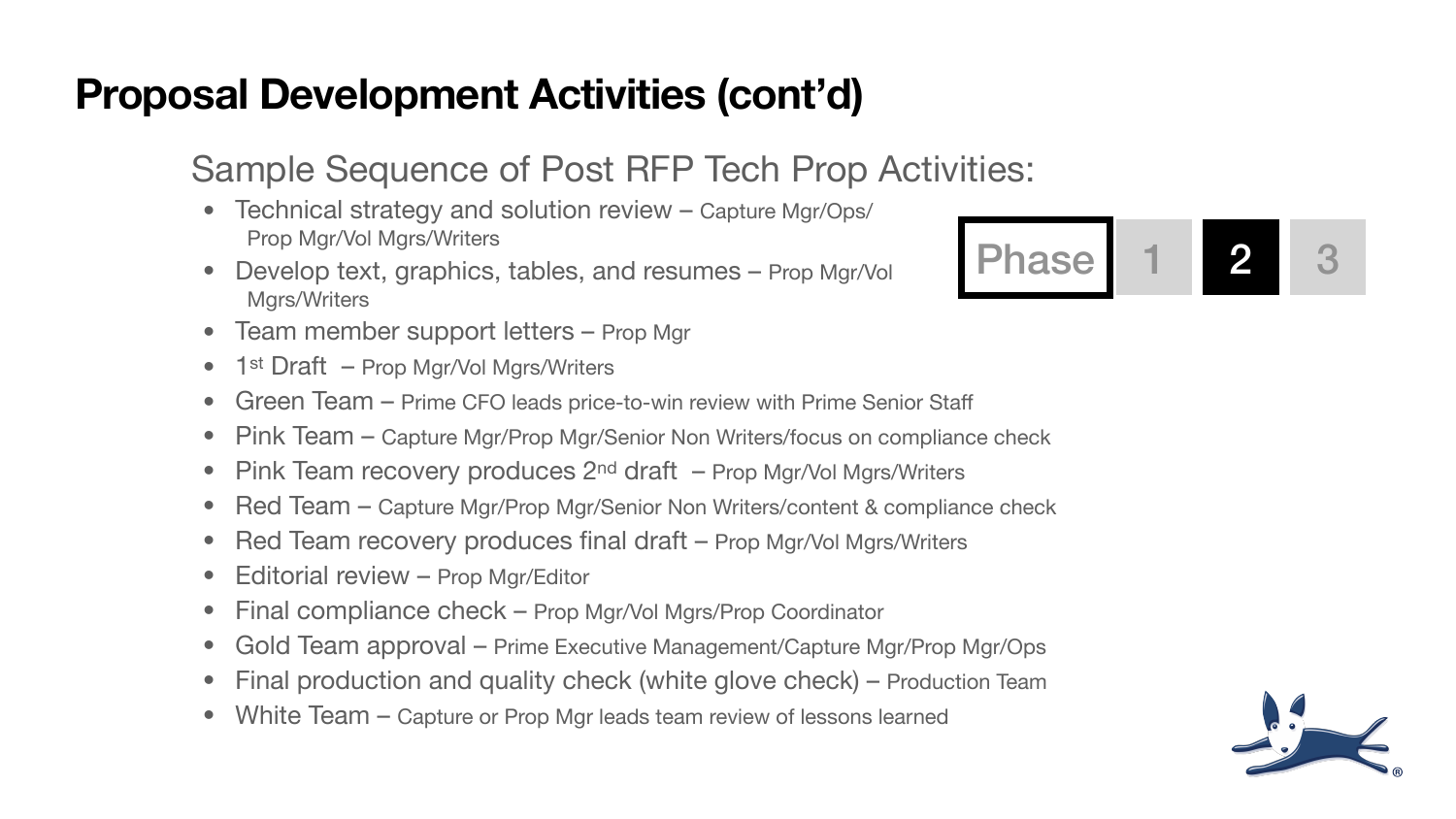- Use less than 30 words per sentence; 3 lines max
- Limit paragraphs to 4 or 5 sentences max
	- Have one topic per paragraph
	- If too many thoughts or details it may be too complex for stressed out evaluator
- Use active voice make about 80% of your prop active voice
	- More readable and less complex
	- Emphasis on real subject of sentence; no confusion on actor
	- Saves words
- Cross reference PWS paragraphs in parenthesis after prop paragraphs
- Bulletize a string of information
- Vary use of pronouns and don't over use offeror's name
- Use direct, concise wording

### Some Ways to Improve Evaluator Readability:



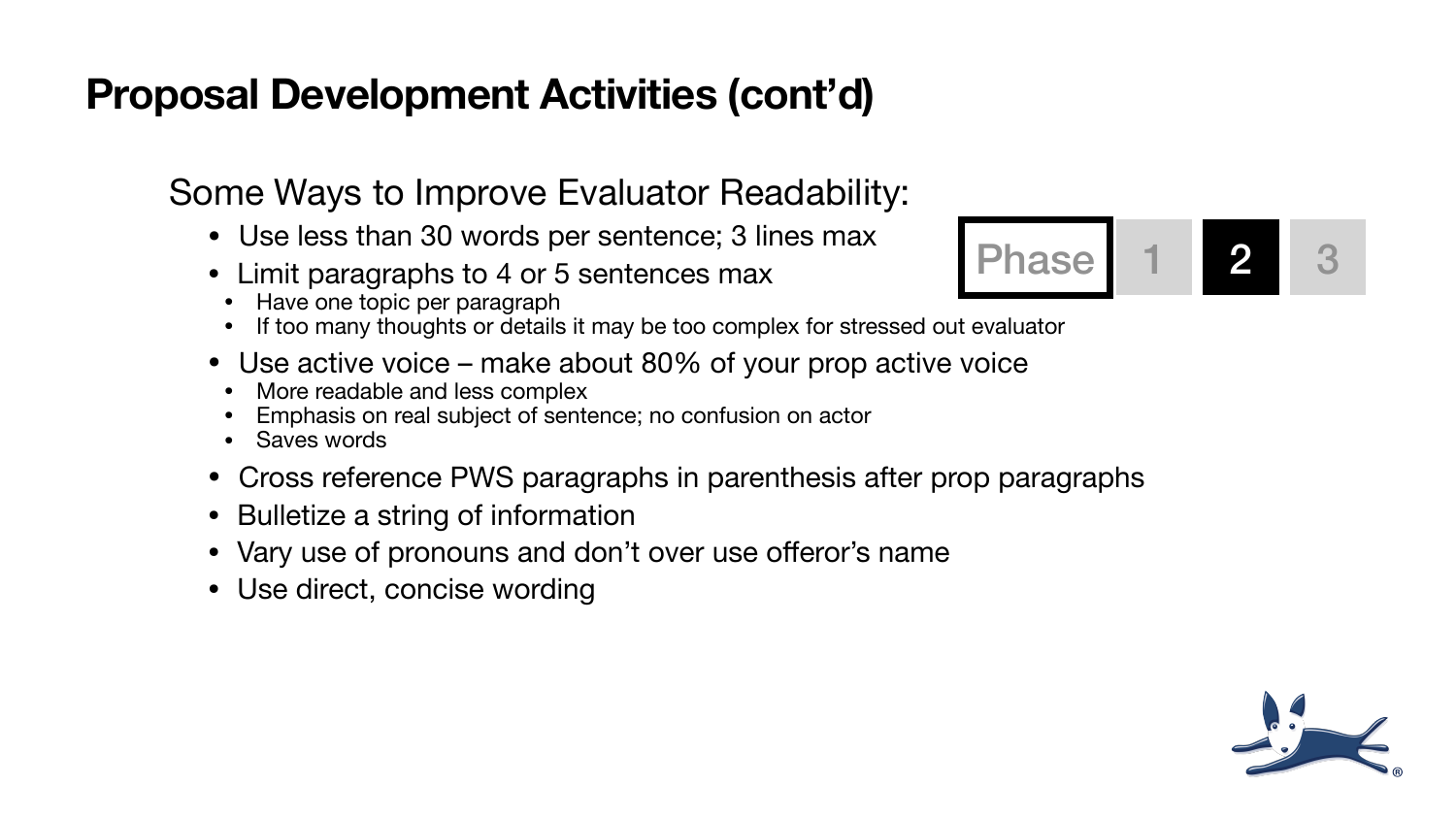**Original**:The paragraphs below contain a detailed description of the specific and detailed activities that will be undertaken by our team (20). **Better**: We will perform activities described in the following paragraphs (9). Phase 1 2 3

Examples of Direct, Concise Wording:

**Original**: Team XYZ fully supports the separate use of appropriate performance metrics in order to fully assess the effective performance of the Third Level Maintenance Tasks (25). **Better**: Team XYZ assesses 3rd Level Maintenance Task performance using metrics (10).

**Original**: Our management approach is outlined in Section 1.3 below. (9) **Better**: Section 1.3 describes our management approach. (6)

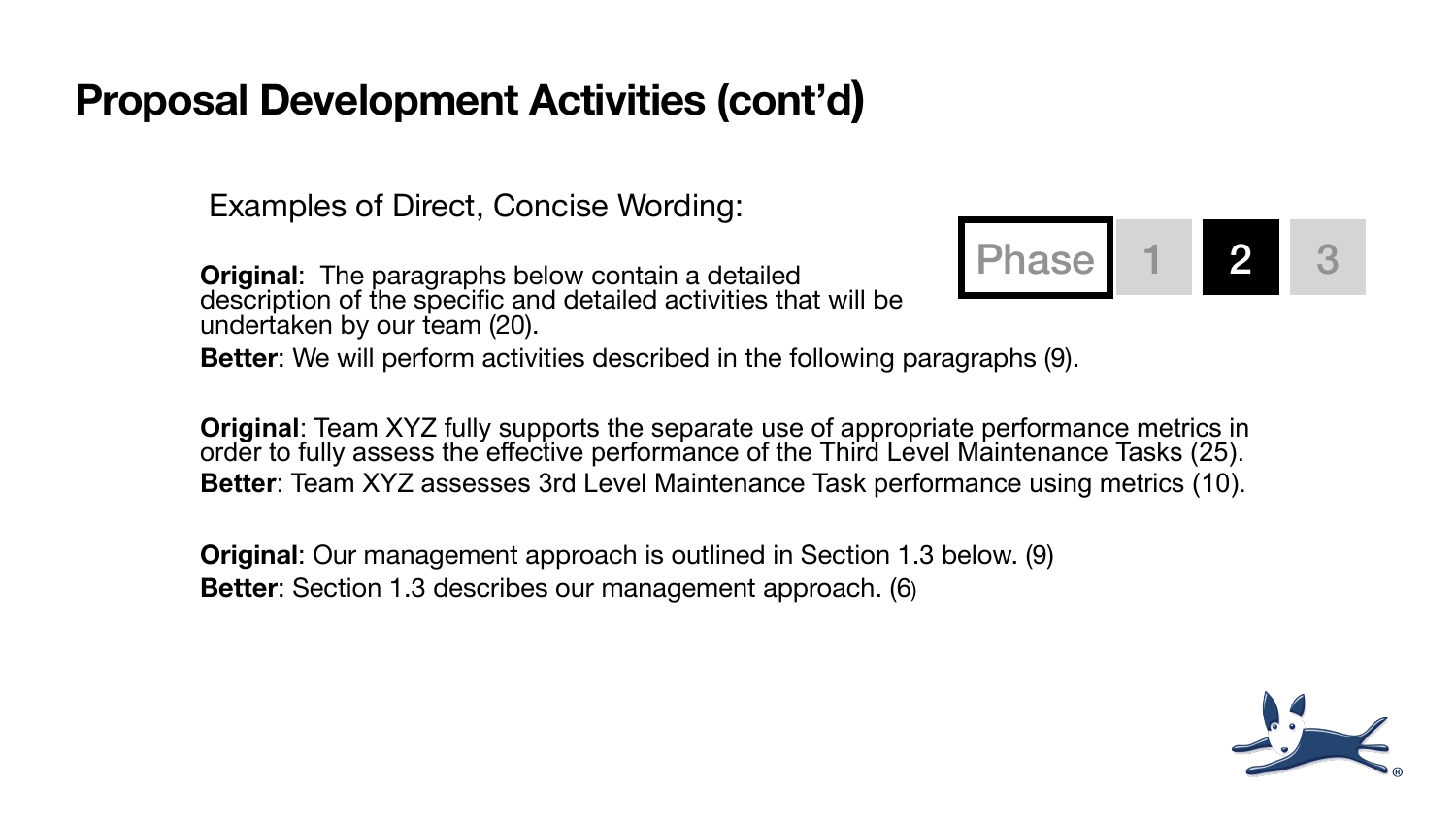- Eliminate Unsupported (Unsubstantiated) Claims:
	- − Evaluators tend to question all content
	- Examples: unique, greatest, best-of-breed, best-of-industry, industry leading
	- Use only if you offer real, concrete proof in statements
	- Never say we understand something without saying why we understand it
	- We understand (or know how to do) XYZ because we have provided those same services to three other clients in the last five years
	- o Better and more believable if you name clients
- Avoid Superlatives: Hard to support and risky • Common practice used to create significance where one may not actually exist
	-
	- − Examples: greatest, best, fastest, lowest cost, safest, fewest, highest
- Avoid Being Negative: Can hurt your case
	- − Good: Win rate or accuracy rate; we always do X
	- Less Good: Loss rate or error rate; we never do Y
- Use Simple Words Whenever Possible



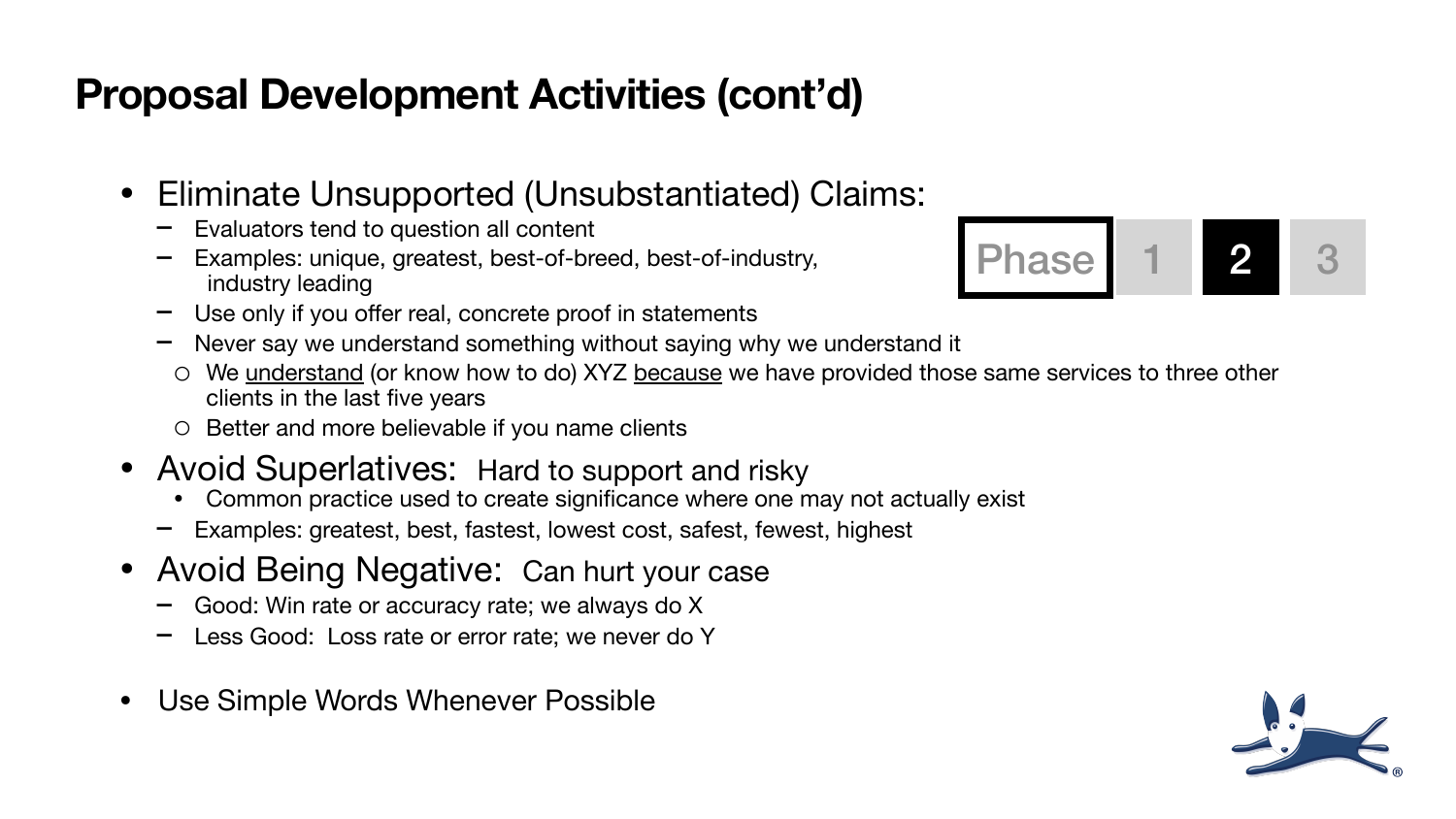### Some Technical Writing Tips:

4. Use win themes, discriminators, and benefits/features – make them client-centered 5. Eliminate unsupported claims – numbers and examples make it real (or appear real)! 6. Write to reduce risk – don't use words like all, every, most, guarantee, ensure,

- 1. Outline 1<sup>st</sup> design your technical proposal and its content (e.g., style, graphics, tables)
- 2. Take outline at least 4 levels down lowest level may not be numbered
- 3. Do what RFP asks you to do and in the sequence they ask you to do it
- 
- 
- promise
- 
- something
- 
- 10. Write in active voice and between 10<sup>th</sup> and 12<sup>th</sup> grade level
- 
- 12.Don't use redundant words (e.g., a <u>qualified</u> expert, <u>absolutely</u> essential)
- 13.Don't be pompous (e.g., call, write, or meet versus "interface")
- 14.Review, Review, Review … then do "color" reviews.

# Phase 1 2 3

7. Use graphics and tables that carry a message – try to get 1 or 2 on each page 8. Write to inform, explain, and comply – not impress – tell them how you will do

9. Avoid jargon that is too technical; most reviewers will not be technical professionals 11.Write without adjectives and adverbs – they add nothing and take up valuable space

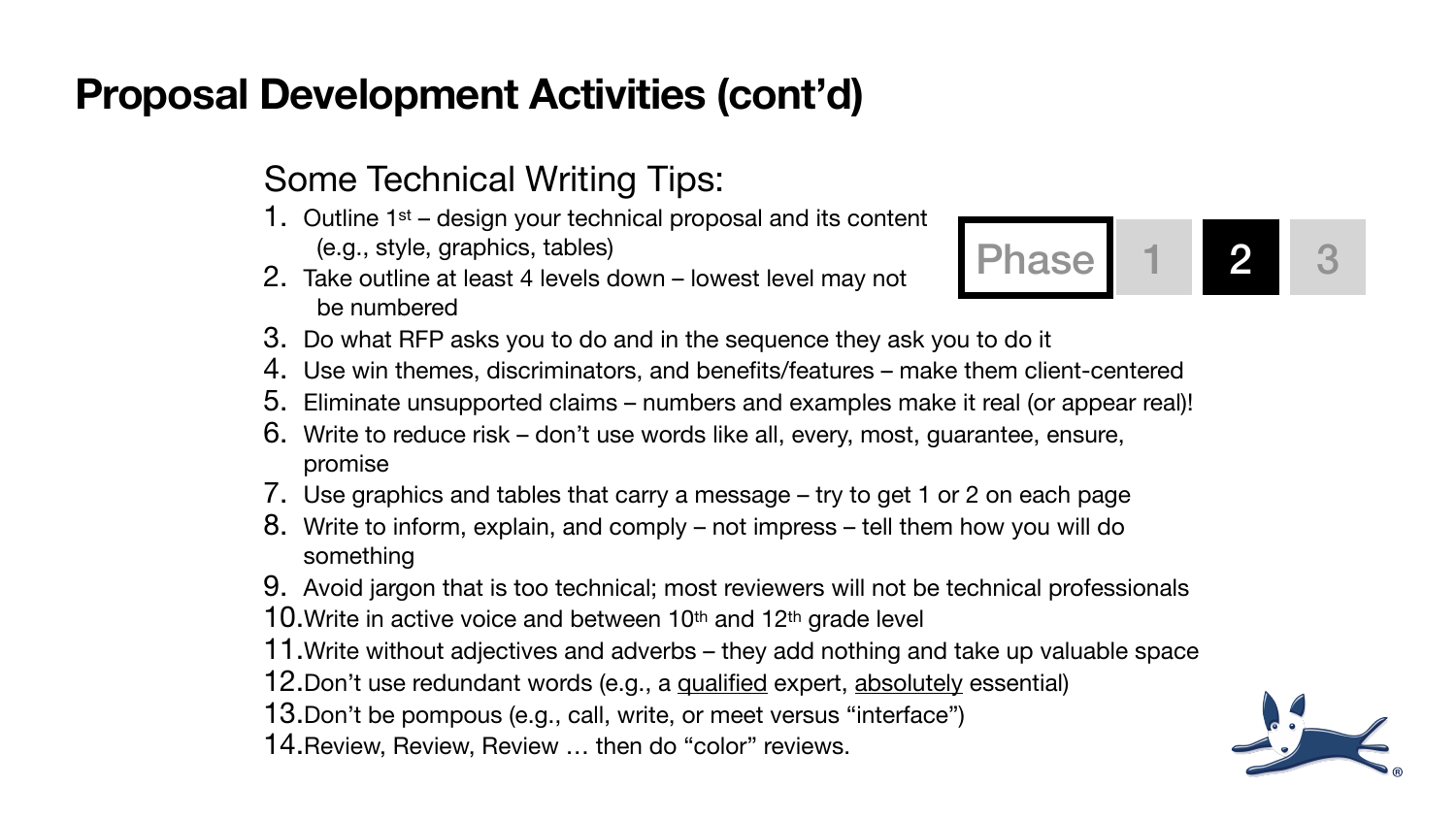# **Post-proposal Submission Activities**

# ✓ Plan Ahead (BD/OPS)

- Respond to questions from the Government
- For implementation by operations after a win
	- o New staff/staff reassignments
	- New equipment/facilities/tools
	- o Client kick-off meeting

# ✓ Prepare for Positive Closure (BD/OPS)

- With client organization Award or loss and debrief or protest
- 
- With proposal team
	- o Capture lessons learned
	- o Correct process problems
	- o Perform win/loss analysis
	- o Consider internal training



With teaming partners/consultants/contingent hires - Plan next steps

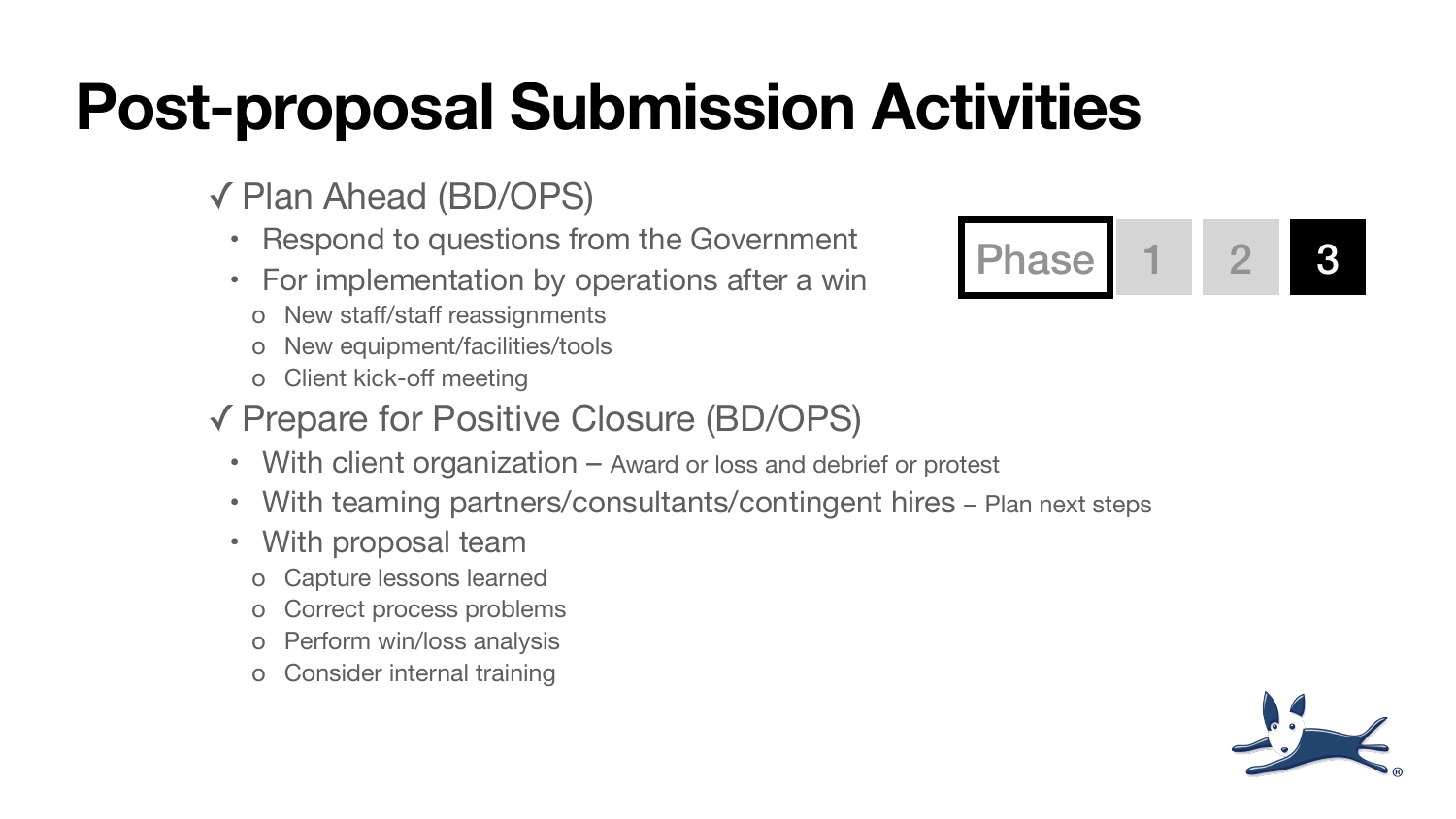# **Some Technical Proposal Success Factors**

# ✓Collect Effective Intelligence

Five C's: keys to winning

- Client Access (KTR) single most important aspect! Without this you should probably NEVER bid
- "C" of RFP (SOW or PWS) What will it look like; Is it you?
- Corporate Capabilities Good business decision; Do we fit; Can we staff it?
- Competition Who are they; Can we beat them; SWOT analysis?
- Cost issues Is it worth the cost; Can we make a profit?
- 
- ✓Conduct Thorough Opportunity Screening Activities ✓Have Early, Detailed, and Frequent Bid-decision Reviews
- Perform SWOT analysis
- Develop detailed solution before RFP drops

• Treat the target opportunity as an OPS project and develop a project plan

Phase 1 2 3

✓Be Committed and Organized with Thorough Planning

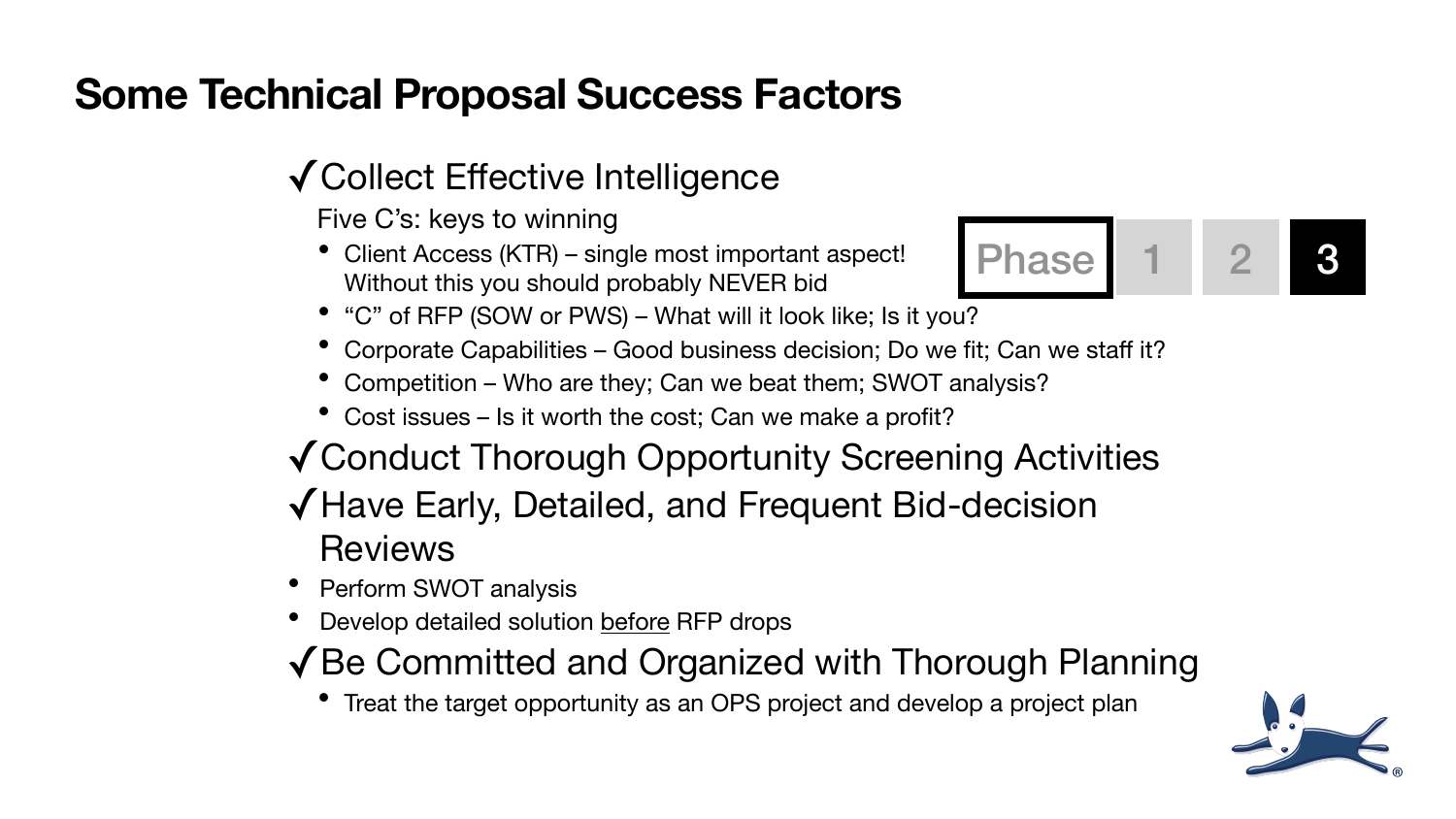# **Some Technical Proposal Success Factors (Cont'd)**

✓Put Lot of Effort in Up-front Strategy, Planning, and Outlining

# ✓Develop Your Technical Solution Early

- Is it client-based and intelligence-driven (KTR)?
- Is it work breakdown structure (WBS)-based?
- Have you developed an early cost picture?
- What are the benefits and features of your technical solution?
- Have you identified and resolved staffing and support issues?

- Sections M, L & C (Read in this order)
- Read multiple times BEFORE kickoff meeting!
- ✓Use Effective Writing be simple, clear, and uncomplicated; focus on the how
- ✓Write for Compliance!
- ✓Stay on Schedule!

### ✓Know the Solicitation (RFP)

✓Hold Frequent Progress Updates! – Id problems & slippage immediately!



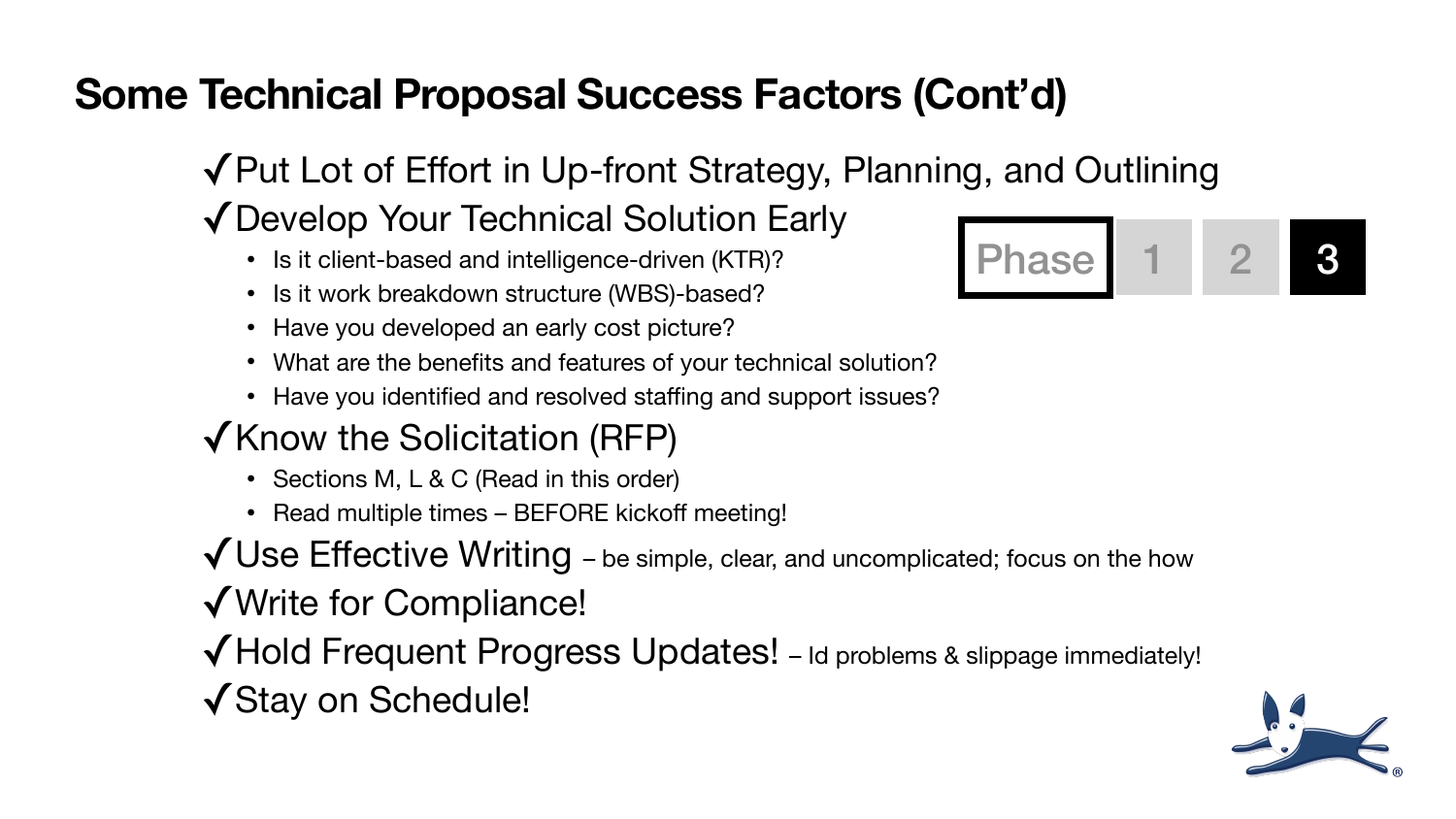# **Action Items**

### **Always:**

- 
- 2.Develop standards (e.g., templates, font style/size, review process)
	-
	-
	-
	-
	-
	-
	-
- 10.Use freshly designed and tailored graphic as proposal cover page
	-
- 12.Have frequent short, informal reviews 3 or 4 times weekly; 15 to 30 minutes
	-
	-



1.Start early but always before RFP is released 3.Outline for compliance and write for compliance 4.Develop detailed outline – down to at least 4 levels 5.Develop compliance matrix – use MS Word table or Excel 6.Follow RFP instructions re organization, format, content, etc. 7.Work backwards when developing proposal schedule 8.Be extremely rigid on proposal deadlines and milestones 9.Use quality 3-ring binders when hard copy is required 11.Use an editor to clean up your proposal and create one voice 13.Have formal weekly progress reviews – once weekly 14.Reward those supporting proposal activities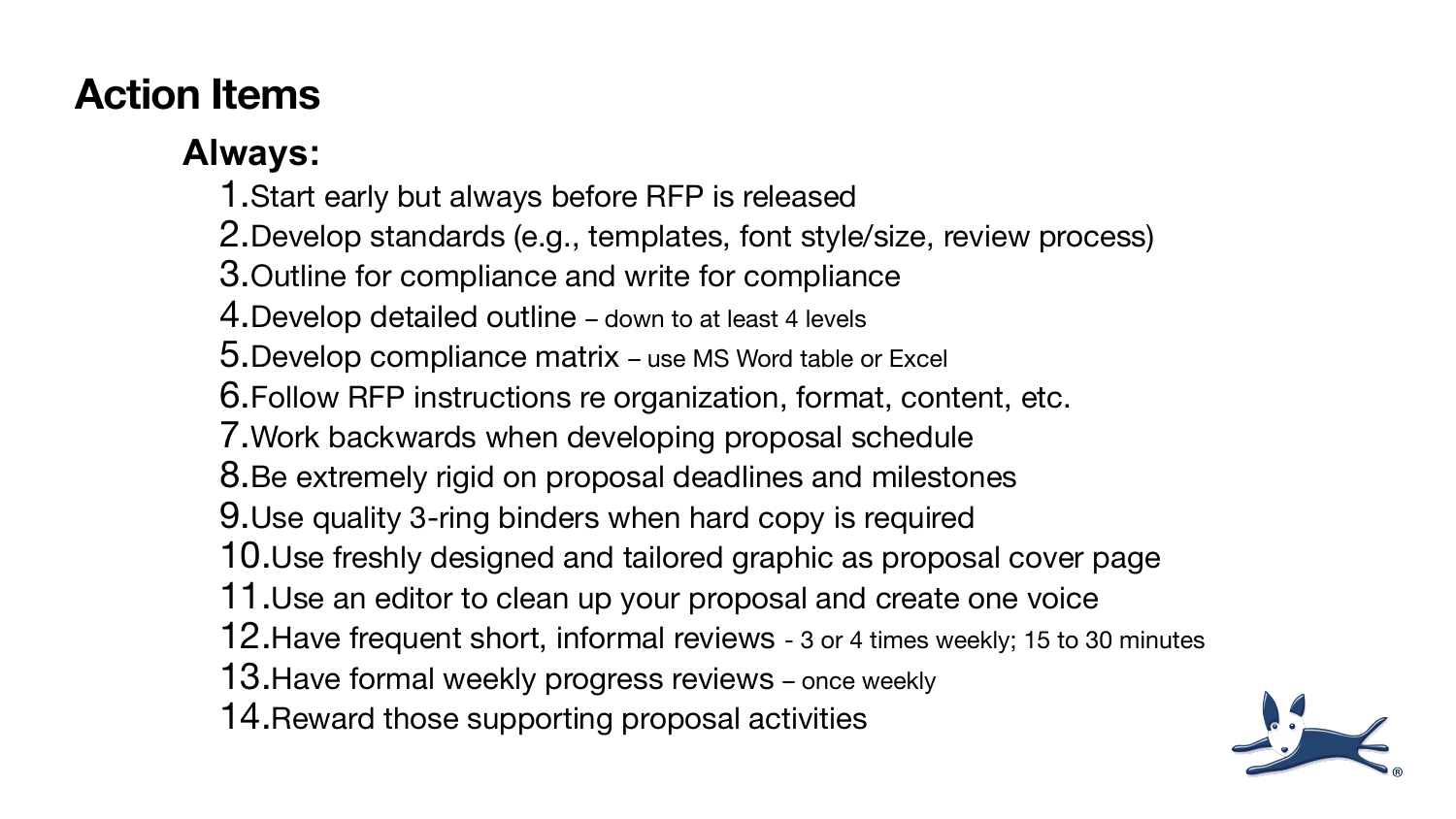# **Items to Avoid**

### **Don't:**

1.Write before solution is defined, roughly priced, and WBS developed 2.Write before outline developed 3.Too quickly consider your solution unique 4.Ever include any cost information in the technical proposal 5.Use writers as the only Pink/Red Team members 6.Use writers for final editing 7.Deviate from RFP's instructions 8.Use client as reference without checking with them 1st 9.Ever use a resume or past performance summary without tailoring it 10.Accept the "I'm almost done" or "I've accomplished a lot" answers 11.Fail to check daily on everyone's progress 12.Use COB as deadline – what time do you really need it? 13.Ever cut corners 14.Assume anything

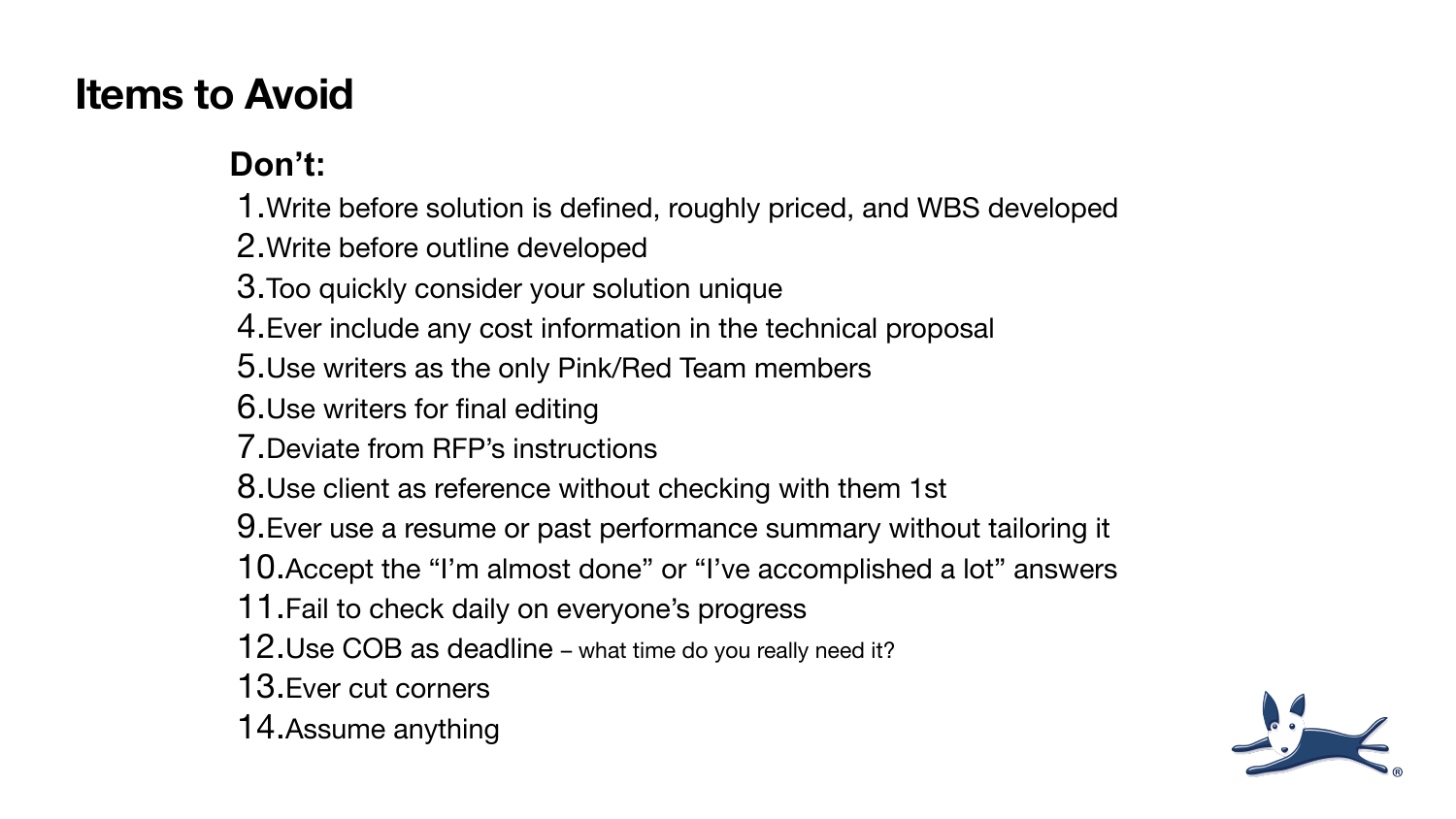# **Bonus – Cost Proposal Checklist**

- 1. Define operational requirements early (extension of PWS/SOW)
- 2. Define labor categories early
- 3. Estimate staffing levels early (FTEs/hours/period of performance)
- 4. Identify salary sources for labor categories early (current salaries, letters of intent, consultant quotes, labor surveys, etc.)
- 5. Identify subcontracted labor requirements early
- 6. Identify equipment/ODC requirements early
- 7. Get quotes for long lead items (ODCs/equipment/subcontractor rates)
- 8. Identify travel requirements early
- 9. Pull travel quotes early

10.Identify proper indirect rates to apply and initial profit/fee target 11.Populate and review pricing model early

- 
- 12.Adjust as required
- 13.Incorporate supporting documentation into cost/price narrative
- 14.Review, revise, and submit